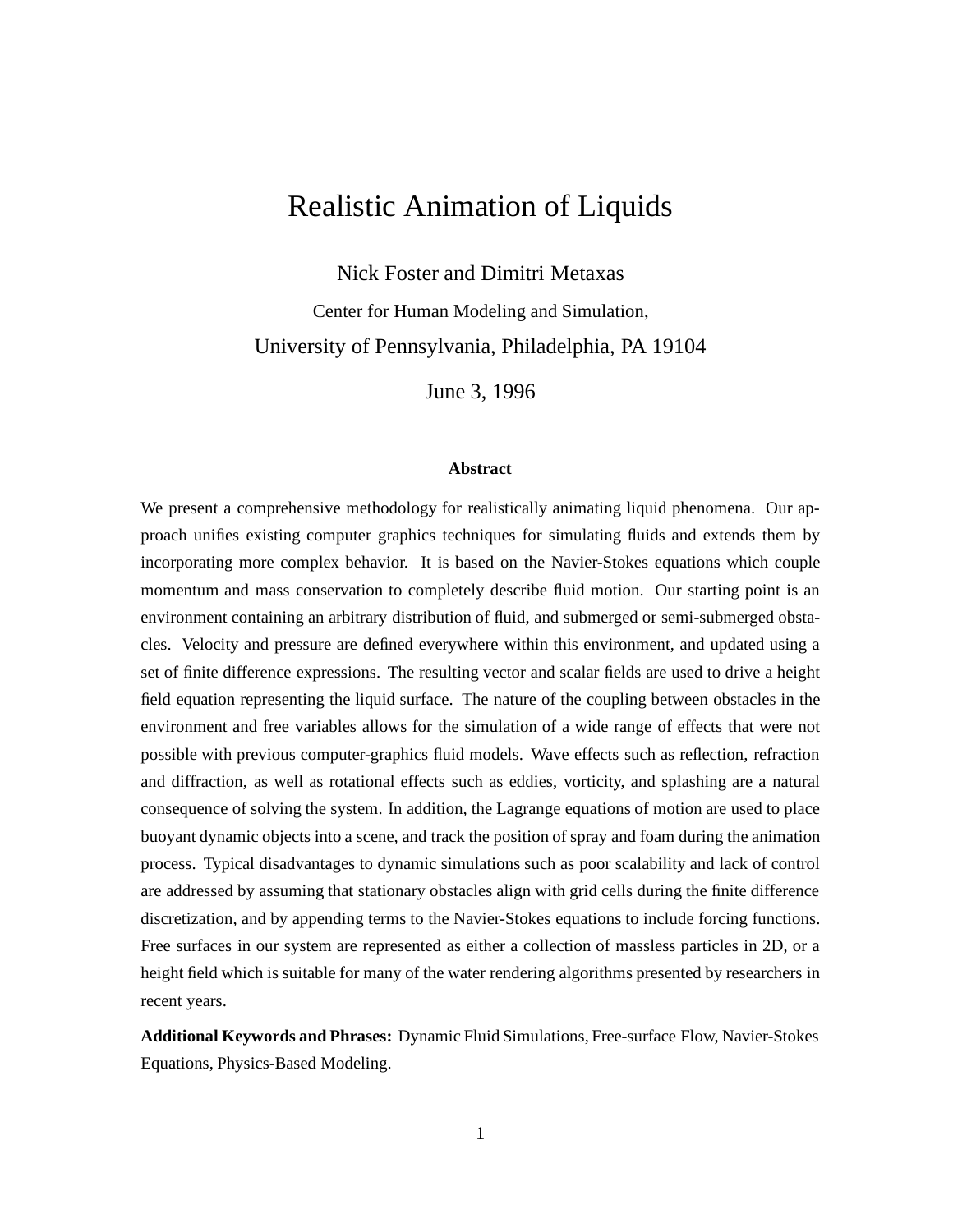# **1 Introduction**

Some of the most breathtaking animations in recent years have been generated by modeling the interaction between light and water. Effects such as caustic shading, reflection, refraction, and internal scattering have been addressed in some detail, with realistic results [12, 15, 17]. One characteristic of this work however, has been that the motion of the water surface is approximated by a non physics-based function. Suggested methods have included parametric functions [4] and sinusoidal phase functions [8, 13]. Two exceptions to this are the papers by Kass and Miller, and Chen and Lobo. Kass and Miller use a fast approximation to the two-dimensional shallow water equations to simulate surface waves in water of varying depth [7]. Their model allows for the reflection and refraction of waves, and takes account of mass transport, but it does not address the full range of three-dimensional motion found in a liquid. Such motion includes rotational and pressure based effects responsible for the much of a fluid's characteristic behavior. They also cannot easily incorporate dynamic objects or buoyant effects into the model, because the velocity of the fluid is known only on the surface, and internal pressure is not calculated at all. Chen and Lobo go further towards a physics-based fluid methodology by solving a simplified form of the Navier-Stokes equations in two dimensions [1]. However, they assume that the fluid has zero depth, and calculate the elevation of the surface solely from the instantaneous pressure. This allows them to perform some interaction between moving objects and the flow field, but restricts the class of problems that can be solved using the method. Notably, obstacle geometry must be two-dimensional, and although the surface height is varied for animation, they treat the fluid as being completely flat during the calculation. Therefore, convective wave effects, mass transport, and submerged obstacles are not covered by their technique.

Comprehensive models of fluid motion do exist, and there are a variety of tools for solving them in the field of Computational Fluid Dynamics (CFD). These methods generally involve direct simulation techniques to get accurate fluid motion. Unfortunately, in any direct simulation technique the temporal resolution is strongly coupled to the spatial resolution. Thus, if the spatial resolution doubles, the temporal resolution must also be doubled so that the solution does not move more than one spatial sample per time step. This gives running times proportional to the fourth power of the resolution, so most of these techniques will scale poorly. Furthermore, an animator needs a fairly clear understanding of the system of equations being solved so that he or she can set initial and boundary conditions to get the desired results. An ideal fluid simulator for graphics applications would apply the correct conditions automatically based on the underlying geometry. CFD methods also resist external control, making it difficult to force a particular motion from a fluid, unless it is a natural consequence of the system. These restrictions are an inherent part of the fluid modeling problem. The question arises whether it is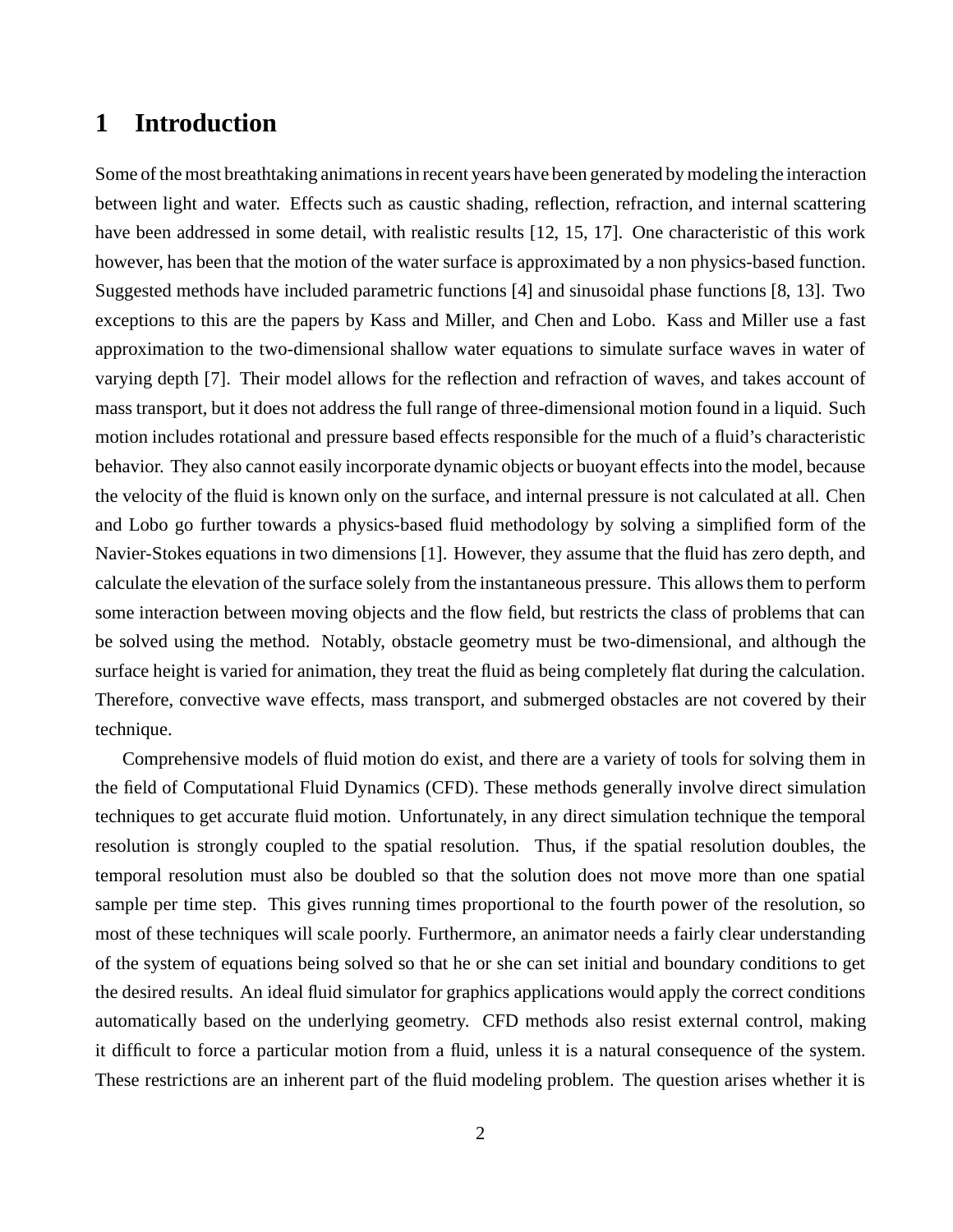possible to accurately model realistic fluid motion while keeping within acceptable efficiency bounds for Computer Graphics.

In this paper we present a solution to the Navier-Stokes equations for modeling liquid motion, that satisfies many of an animator's needs. Realism is provided through a finite difference approximation to the incompressible Navier-Stokes equations. This gives rise to a complete pressure and velocity profile of the simulated environment. This profile is then used to determine the behavior of free surfaces, and is loosely coupled to the Lagrange equations of motion to include buoyant rigid objects into a scene. The range of behaviors accounted for include wave effects such as refraction, reflection and diffraction, together with rotational motion such as eddies and vorticity. Furthermore, velocity and pressure are strongly coupled within the model. This means that even the simplest animation exhibits subtle realistic behavior not available using previous computer-graphics fluid models.

Usability has also been a strong motivation for this paper. The Navier-Stokes equations are solved over a coarse, rectangular mesh containing an arbitrary distribution of submerged or semi-submerged obstacles. Boundary conditions for the mesh are generated automatically by constraining the free variables at an obstacle-fluid or air-fluid boundary. This low resolution calculation together with homogeneous boundary conditions leads to a relatively efficient determination of fluid velocity and internal pressure. Detail is achieved by using the velocity field to concentrate attention on regions of interest, i.e., the fluid surface. The surface is represented as either a chain of massless marker particles, or a height field. The markers are carried around the mesh by convection, and can have arbitrary connectivity, accounting for multiple colliding surfaces in a scene.

Consideration is also given to controlling the overall behavior of the fluid. Liquid sources or sinks (known as inflow and outflow boundaries) can be included anywhere in the environment. They allow liquid to flow (or be forced) into a scene, or flow out at a natural rate. A time dependent pressure field may also be applied to the fluid surface. Thus, the effects of a strong wind can be simulated and initial waves be driven realistically. The output from the system is a polygonal surface or height field, both of which can be rendered using many of the techniques presented by researchers in recent years [4, 7, 12, 13, 17].

This paper is organised as follows: We begin by describing the Navier-Stokes equations, which can be used to accurately determine the motion of a viscous liquid in three dimensions. We show how these equations can be solved to give the complete pressure and velocity profile of a flow, and that if care is taken during discretization of the scene, this can be done efficiently and automatically for an arbitrary environment. Section 4 then focuses attention on the liquid free surface. The dynamic position of multiple surfaces can be delineated without restriction by the convection of massless particles. For the special but common case of a flow without overturning, we derive a height field equation that couples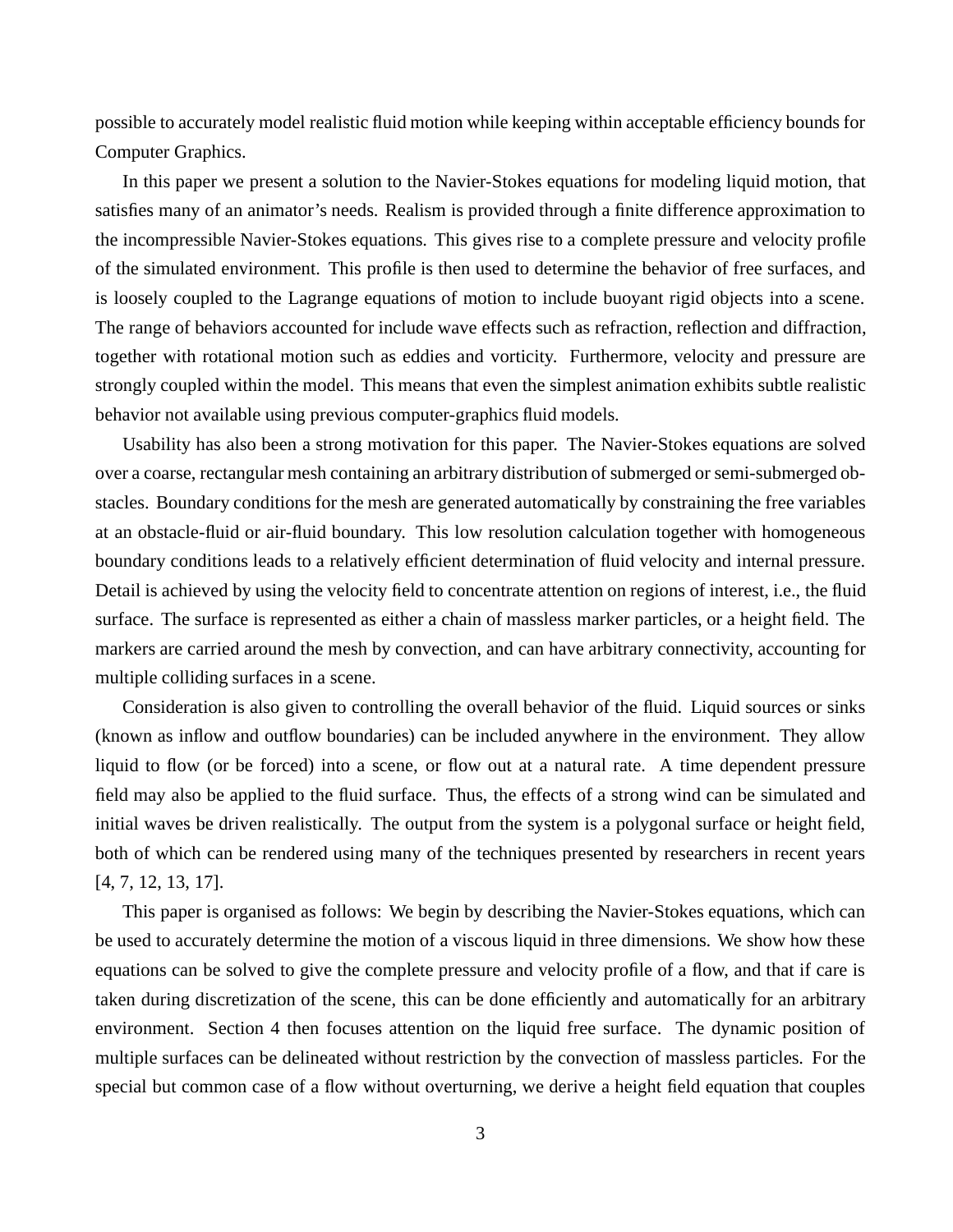velocity and surface elevation to the Navier-Stokes equations to generate a mesh suitable for spline-based rendering. A method for loosely coupling the Lagrange equations of motion to the flow pressure profile is described in Section 5. This method is used to include bouyant rigid objects into a scene. The complete algorithm for our technique is given in Section 6. Following this, (Section 7) two methods for controlling the fluid motion by constraining velocity and pressure boundary conditions are presented. Examples are given to simulate different speeds of flow and wind driven waves. The paper is concluded with a description of several example animations that have been made using our system, together with a discussion of the procedure followed in each case.

## **2 Navier-Stokes Equations**

The motion of a fluid at any point within a flow is completely described by a set of non-linear equations known as the momentum or Navier-Stokes equations. In three dimensions, for an incompressible fluid such as water, these equations can be written as

$$
\frac{\partial u}{\partial t} + \frac{\partial u^2}{\partial x} + \frac{\partial uv}{\partial y} + \frac{\partial uv}{\partial z} = -\frac{\partial p}{\partial x} + g_x + \nu(\frac{\partial^2 u}{\partial x^2} + \frac{\partial^2 u}{\partial y^2} + \frac{\partial^2 u}{\partial z^2})
$$
\n
$$
\frac{\partial v}{\partial t} + \frac{\partial vu}{\partial x} + \frac{\partial v^2}{\partial y} + \frac{\partial vw}{\partial z} = -\frac{\partial p}{\partial y} + g_y + \nu(\frac{\partial^2 v}{\partial x^2} + \frac{\partial^2 v}{\partial y^2} + \frac{\partial^2 v}{\partial z^2})
$$
\n
$$
\frac{\partial w}{\partial t} + \frac{\partial w u}{\partial x} + \frac{\partial w v}{\partial y} + \frac{\partial w^2}{\partial z} = -\frac{\partial p}{\partial z} + g_z + \nu(\frac{\partial^2 w}{\partial x^2} + \frac{\partial^2 w}{\partial y^2} + \frac{\partial^2 w}{\partial z^2}),
$$
\n(1)

where  $u, v, w$  are velocities in the  $x, y, z$  directions respectively, p is the local pressure, g, gravity, and  $\nu$  is the kinematic viscosity of the fluid. Although they may seem daunting at first sight, these equations have very humble origins. They are derived from Newton's Second Law which states that momentum is always conserved. The Navier-Stokes equations simply account for all momentum exchange possibilities within a fluid. Specifically, the terms on the left hand side of the equations account for changes in velocity due to local fluid acceleration and convection. The right hand terms take account of acceleration due to the force of gravity (or any body force g), acceleration due to the local pressure gradient,  $\nabla p$ , and drag due to the kinematic viscosity,  $\nu$ , or thickness of the fluid. Together with appropriate boundary conditions and the constraint that not only momentum, but also mass should be conserved (see Section 3.1) , the Navier-Stokes equations can be used to accurately simulate fluid phenomena.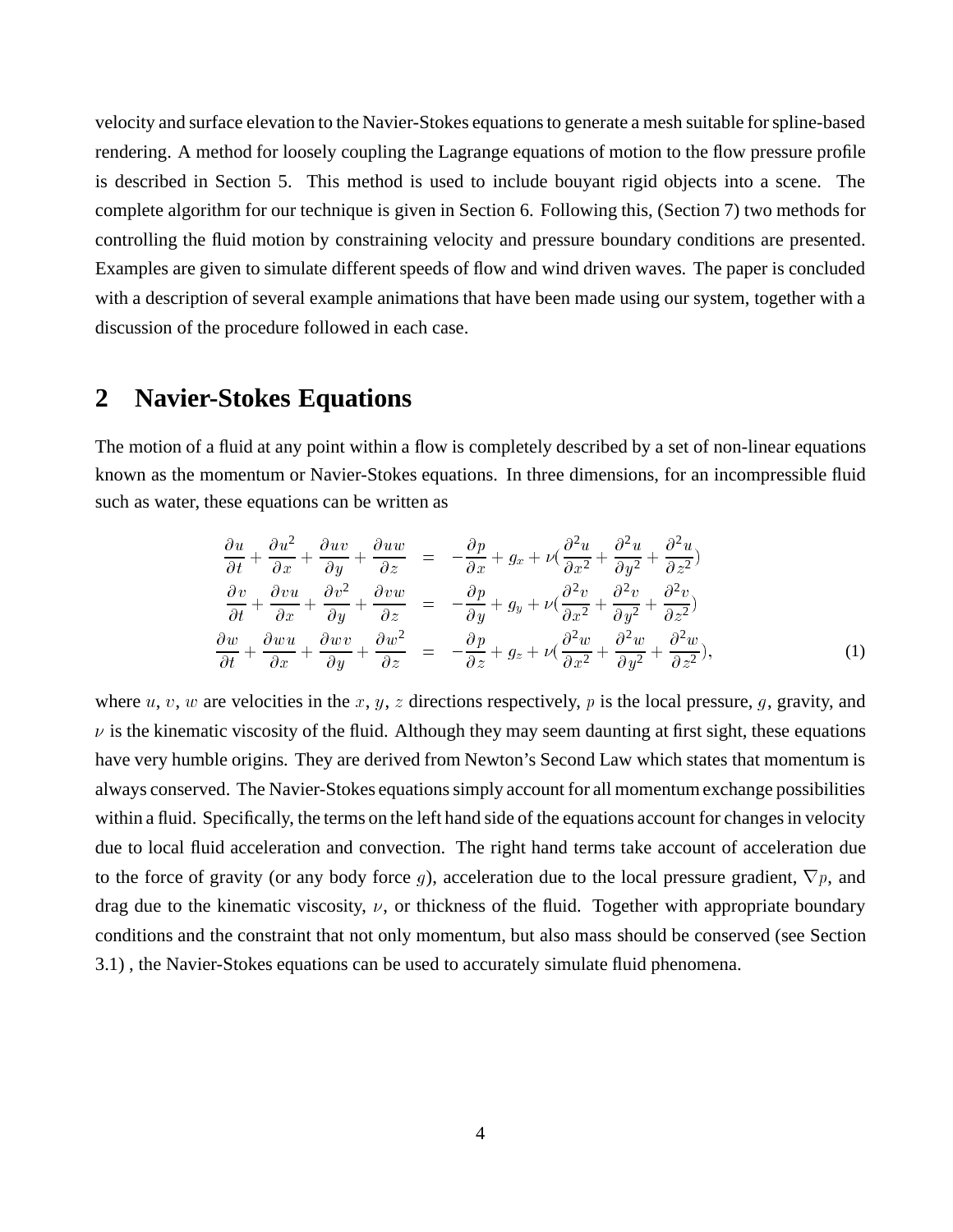# **3 Solving the Navier-Stokes equations**

Despite the complexity of a system of differential equations such as (1), it is possible to solve it in an intuitive way, using standard analysis tools [3]. The first step is to discretize both the equations and the environment that we want to model. There are a number of ways to do this, but it is important to keep four things in mind:

- In a typical graphics application involving liquids, there are likely to be numerous boundaries between the liquid and other objects, and between the liquid and the surrounding medium. Computation cost can be minimized if such interfaces are homogeneously incorporated into the model instead of being treated as special cases.
- Generality is everything. Users of the system need to be able to specify environment geometry quickly, and without referring to the underlying equations for the correct boundary conditions.
- It must be possible to apply some external control to the system so that the animator can accurately specify how the liquid will behave.
- The range of motion that can be animated using the technique should include the set of effects available with existing computer-graphics methods, and extend it by adding new, interesting, and useful behavior.

With some thought, a good discretization that provides a solution to the first of these constraints also provides solutions to the other three. In the following sections we present a numerical solution to the Navier-Stokes equations. The technique combines a low resolution 3D calculation to determine velocity and pressure fields within the liquid, with a height field equation that is used to precisely track the position of a free surface. At all times during the computation, boundary conditions due to solid obstacles and the fluid surface are homogeneous, and their application is transparent to the user.

### **3.1 Discretization**

We solve (1) across the entire environment. Solid obstacles and the atmosphere are treated as fluid, but with special properties that remain constrained throughout the calculation. The computation domain is first divided into a fixed rectangular grid aligned with a Cartesian coordinate system. The  $u, v,$  and  $w$ velocities are defined at the centers of each face of a cell and referenced locally (see Figure 1) while pressure, p, is defined in the center of each cell. Note from the figure that  $v_{i,j-1/2,k} \equiv v_{i,(j-1)+1/2,k}$ . At the start of the calculation the contents of each cell are determined. A cell may either contain a *Solid*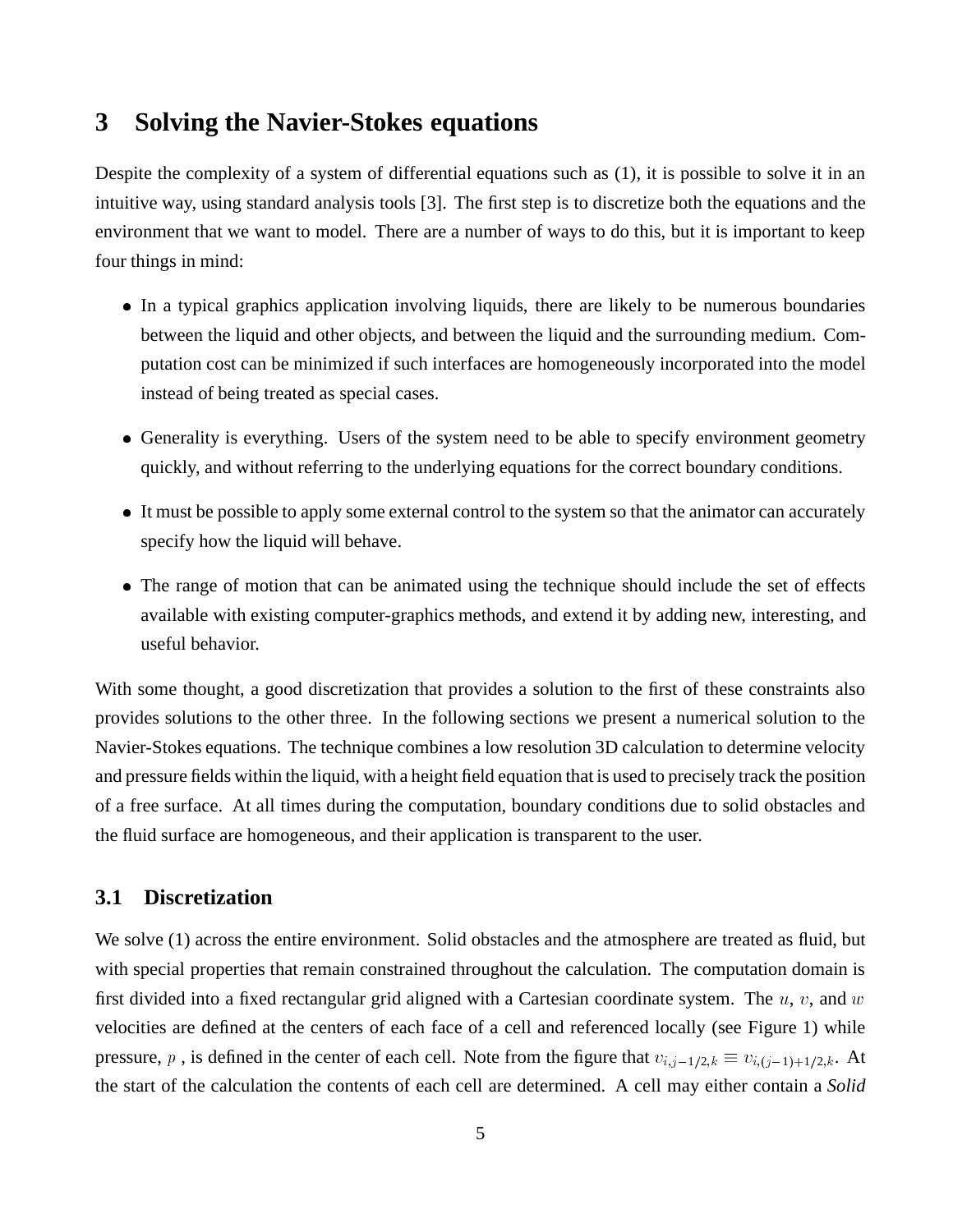

Figure 1: Location of staggered velocity components on a typical cell  $(i, j, k)$ .

obstacle, be *Full* of fluid, be a *Surface* cell on the boundary between the liquid and surrounding medium, or be *Empty*. In all four cases, the velocity and pressure fields are defined everywhere.

This discretization leads to an explicit finite difference approximation of (1) in the form [6]

$$
\tilde{u}_{i+1/2,j,k} = u_{i+1/2,j,k} + \delta t \{ (1/\delta x) [ (u_{i,j,k})^2 - (u_{i+1,j,k})^2 ] \n+ (1/\delta y) [ (uv)_{i+1/2,j-1/2,k} - (uv)_{i+1/2,j+1/2,k}] \n+ (1/\delta z) [ (uw)_{i+1/2,j,k-1/2} - (uw)_{i+1/2,j,k+1/2} ] + g_x \n+ (1/\delta x) (p_{i,j,k} - p_{i+1,j,k}) + (\nu/\delta x^2) (u_{i+3/2,j,k} \n- 2u_{i+1/2,j,k} + u_{i-1/2,j,k}) + (\nu/\delta y^2) (u_{i+1/2,j+1,k} \n- 2u_{i+1/2,j,k} + u_{i+1/2,j-1,k}) + (\nu/\delta z^2) (u_{i+1/2,j,k+1} \n- 2u_{i+1/2,j,k} + u_{i+1/2,j,k-1}) \},
$$
\n(2)

for each velocity component  $u,v$ , and w of cell  $i, j, k$ . Although this system of equations is complex, the solution process is straightforward. In choosing an explicit formulation, we have made a tradeoff between ease of implementation and the maximum stable timestep for numerical integration. However, by approximating the environment using a relatively coarse grid (see Section 3.2), the condition that [3]

$$
1 > \max[u\frac{\delta t}{\delta x}, v\frac{\delta t}{\delta y}, w\frac{\delta t}{\delta z}]
$$
\n(3)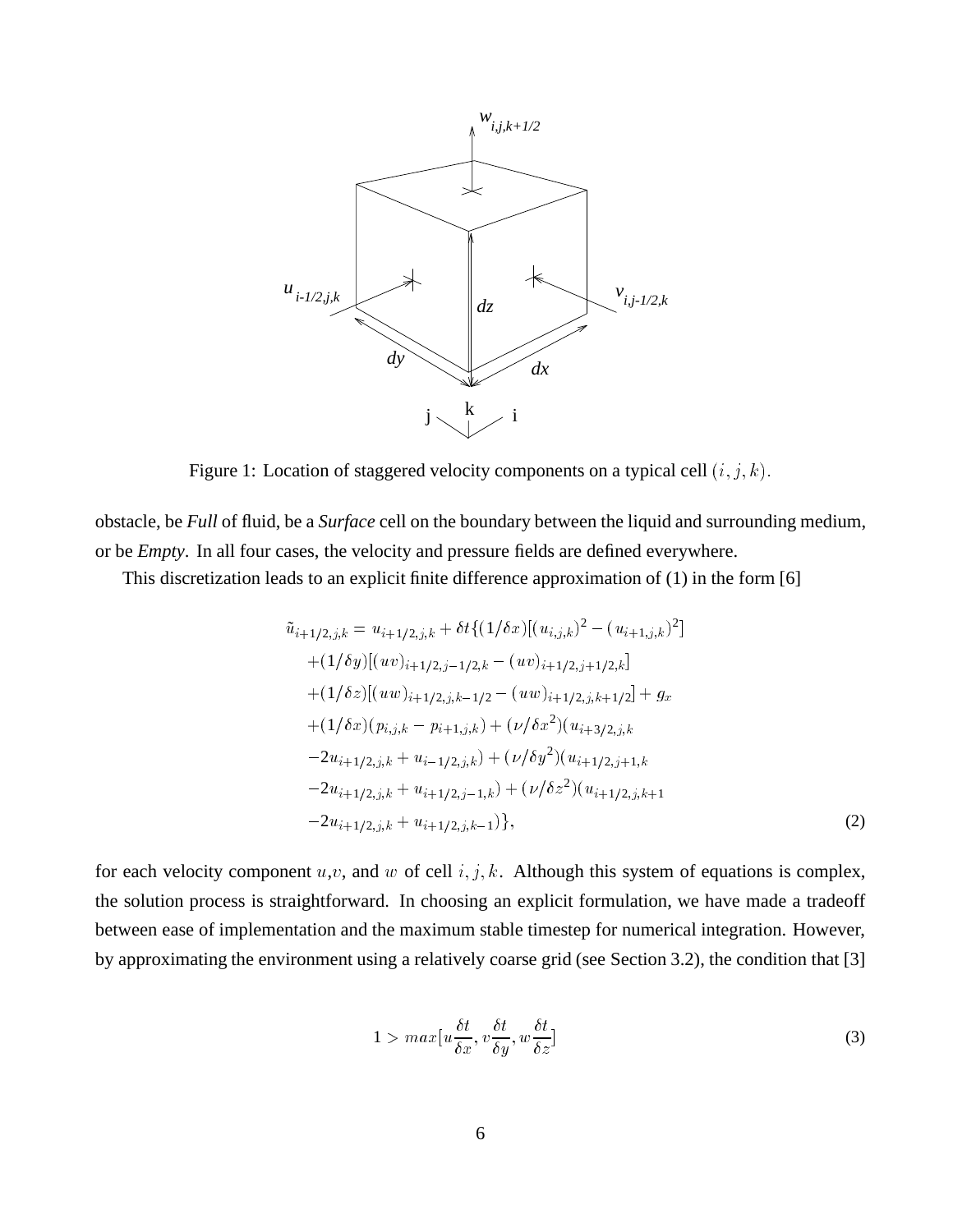be satisfied everywhere for the solution to be stable, can be met with a timestep that is still sufficiently large to animate motion efficiently (see Section 8).

To move the solution forward, velocities and pressures from the previous iteration are taken directly from individual cells and plugged into (2) to give the new velocities for the current iteration ( $\tilde{u}, \tilde{v}, \tilde{w}$ ). In some cases, velocities are required that do not lie on cell faces, in which case they are averaged over the nearest available values, e.g.,  $u_{i,j,k} = \frac{1}{2}(u_{i+1/2,j,k} + u_{i-1/2,j,k})$ , and the square of a quantity, e.g.,  $u^2$  at  $(i, j, k)$ , is the square of the average,  $(u_{i,j,k})^2$ .

The new velocities are labeled with a tilde because the direct application of (2) does not ensure physical correctness. Due to the rectangular discretization of the environment, each individual cell may not explicitly satisfy the criteria that mass be conserved and that the fluid is incompressible. Also, the new pressure field needs to be determined. These constraints are satisfied simultaneously by solving the mass conservation, or continuity equation [3],

$$
\frac{\partial u}{\partial x} + \frac{\partial v}{\partial y} + \frac{\partial w}{\partial z} = 0,\tag{4}
$$

which essentially says that the net fluid flow into or out of a cell is zero.

Consider a cell  $i, j, k$ . The divergence of fluid within the cell, or "missing mass", is given by [11]

$$
D_{i,j,k} = -((1/\delta x)(u_{i+1/2,j,k} - u_{i-1/2,j,k})
$$
  
+  $(1/\delta y)(v_{i,j+1/2,k} - v_{i,j-1/2,k})$   
+  $(1/\delta z)(w_{i,j,k+1/2} - w_{i,j,k-1/2})).$  (5)

Notice that this is a finite difference approximation to the continuity equation. A positive  $D$  therefore, represents an influx of fluid, and in the real world would correspond to an increase in cell pressure and subsequent increase in fluid outflow from the cell. Similarly, a negative  $D$  lowers internal pressure and increases inflow from neighboring cells. Thus if the change in cell pressure is scaled according to the divergence in the cell, and the face cell velocities are adjusted according to the change in pressure, the cell can be made to satisfy (4). The change in pressure for a cell is

$$
\delta p = \beta D,\tag{6}
$$

where  $\beta$  is given by [11]

$$
\beta = \beta_0 / 2\delta t \left(\frac{1}{\delta x^2} + \frac{1}{\delta y^2} + \frac{1}{\delta z^2}\right),\tag{7}
$$

and  $\beta_0$  is a relaxation coefficient within the range [1,2]. The cell face velocities are then updated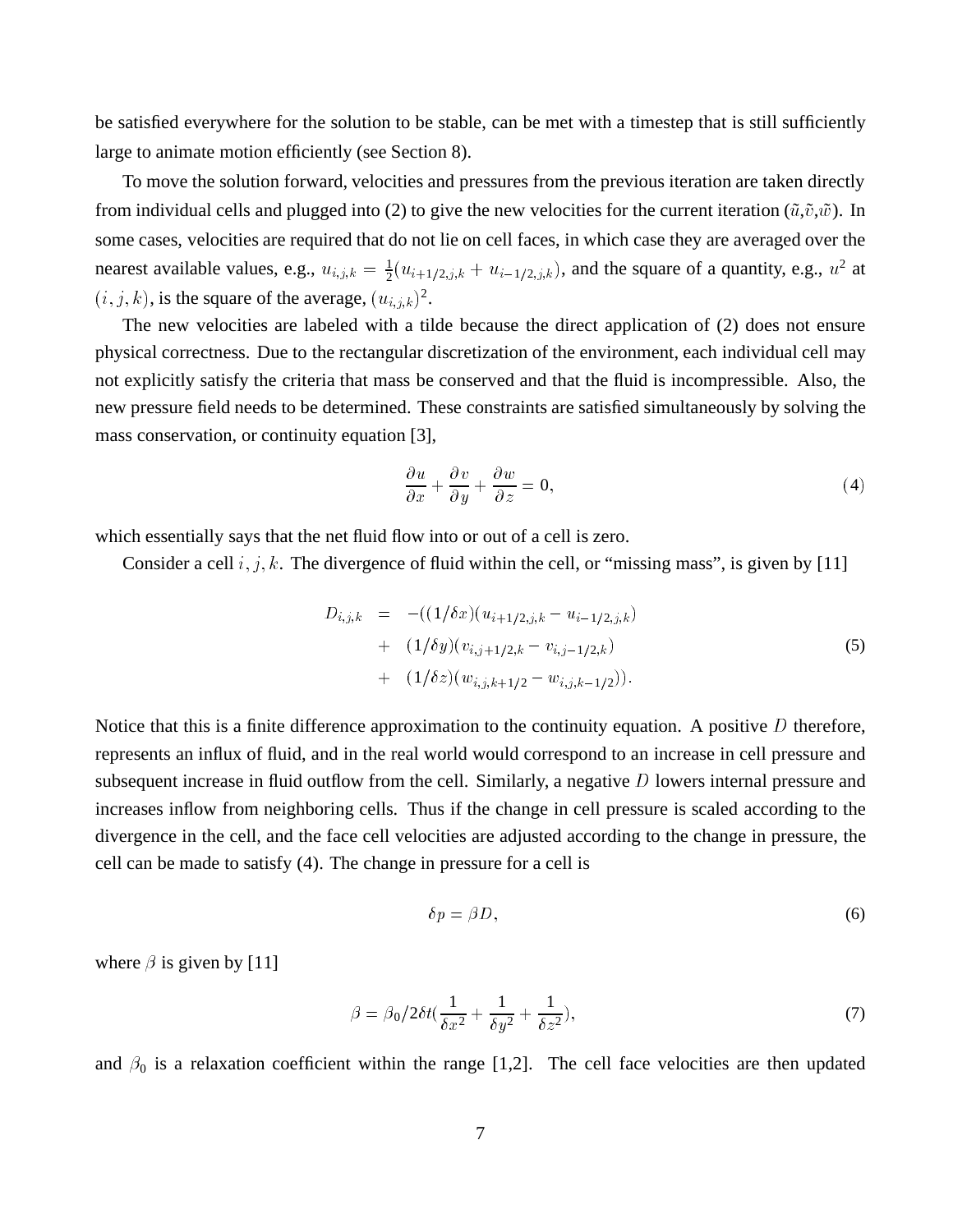according to  $\delta p$  such that

$$
u_{i+1/2,j,k} = u_{i+1/2,j,k} + (\delta t/\delta x) \delta p,
$$
  
\n
$$
u_{i-1/2,j,k} = u_{i-1/2,j,k} - (\delta t/\delta x) \delta p,
$$
  
\n
$$
v_{i,j+1/2,k} = v_{i,j+1/2,k} + (\delta t/\delta y) \delta p,
$$
  
\n
$$
v_{i,j-1/2,k} = v_{i,j-1/2,k} - (\delta t/\delta y) \delta p,
$$
  
\n
$$
w_{i,j,k+1/2} = w_{i,j,k+1/2} + (\delta t/\delta z) \delta p,
$$
  
\n
$$
w_{i,j,k-1/2} = w_{i,j,k-1/2} - (\delta t/\delta z) \delta p,
$$
  
\n(8)

and the cell pressure is updated according to

$$
\tilde{p}_{i,j,k} = p_{i,j,k} + \delta p. \tag{9}
$$

Use of the above equations satisfies (4) for a single cell, but neighboring cells may now have a non-zero divergence [11]. In order for the whole mesh to simultaneously satisfy (4), the pressure and velocities are first adjusted using  $(6)$   $(8)$  for every cell in the grid. This procedure is then repeated until all cells in the flow field have a divergence less than some prescribed small  $\epsilon$ . With a  $\beta_0$  of 1.7 and  $\epsilon$  of 0.0001, the examples shown in this paper converged in 3–6 sweeps on average. Once convergence is achieved, the fluid is considered to be locally incompressible and the velocity and pressure fields are complete for buoyant object inclusion and the start of the next cycle.

### **3.2 Boundary Conditions**

The boundary conditions for our model are set automatically once the contents of each cell in the mesh have been determined. They are also homogeneous. That means that once they have been set, the Navier-Stokes equations can be applied blindly without determining exactly where surfaces or obstacles lie. This makes for cheap computation because boundary conditions need only be checked once at the beginning of an iteration, rather than for the velocity component calculation of each cell. A boundary is an interface between the fluid and a solid obstacle, or between the fluid and atmosphere, or a point at which fluid flows into or out of the system. In all cases, generalizing assumptions about the shape of static obstacles, and the position of free surfaces can greatly reduce the amount of work that we have to do, without compromising accuracy or realism.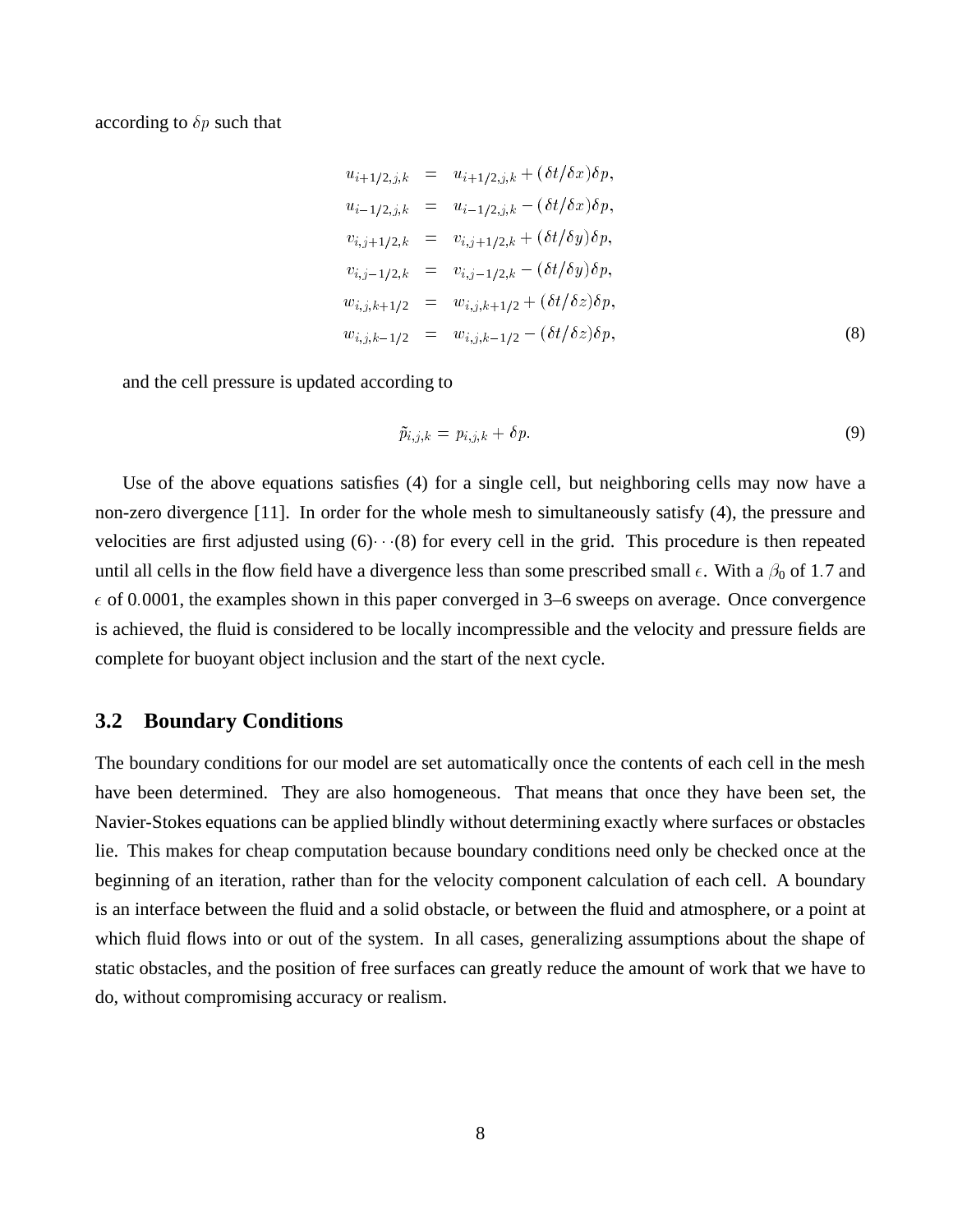

Figure 2: Setting boundary conditions on the free surface and across obstacle boundaries.

#### **3.2.1 Stationary Obstacles**

Consider Figure 2, which shows an obstacle and a free surface. We assume that the walls of an obstacle are always co-incident with the face of a computational cell. It then becomes a trivial process to set correct solid obstacle boundary conditions, that is, velocity and pressure for use in the finite difference expressions. For example, the component of fluid velocity normal to the face of a non-permeable obstacle is zero. Because obstacle and cell faces are coincident, the normal velocities are set directly ( $u_0 = 0$  in the figure). In the case of a non-slip obstacle which exerts a drag on the fluid, the tangential velocity at the boundary is also zero. This is set indirectly by making the tangential cell face velocity inside the boundary cell equal and opposite to that outside in the fluid  $(w_0 = -w_1)$ . Finally, the pressure in the boundary cell, which is also needed for the finite difference calculation, is set equal to the pressure in the adjacent fluid cell, preventing any acceleration across the boundary.

Another useful type of obstacle is a free-slip boundary. The treatment of pressure and velocity is the same as for a non-slip boundary except that the inner tangential velocity is set equal to that outside in the fluid ( $w_0 = w_1$ ). A free-slip boundary can be thought of as a plane of symmetry for motion tangential to it, thus it provides a convenient way to bound a flow field.  $<sup>1</sup>$ </sup>

#### **3.2.2 Inflow and Outflow**

Fluid can easily flow into or out of the system by virtue of inflow or outflow boundary cells. For inflow, the required input velocity is set on the cell faces and held fixed throughout the calculation. In the case of an outflow boundary, velocities are initially set equal to the tentative velocity field in adjacent fluid

 $<sup>1</sup>$ All of the examples shown in this paper are bounded by a layer of free-slip boundary cells so that sides of a scene which</sup> are *open* do not effect the flow.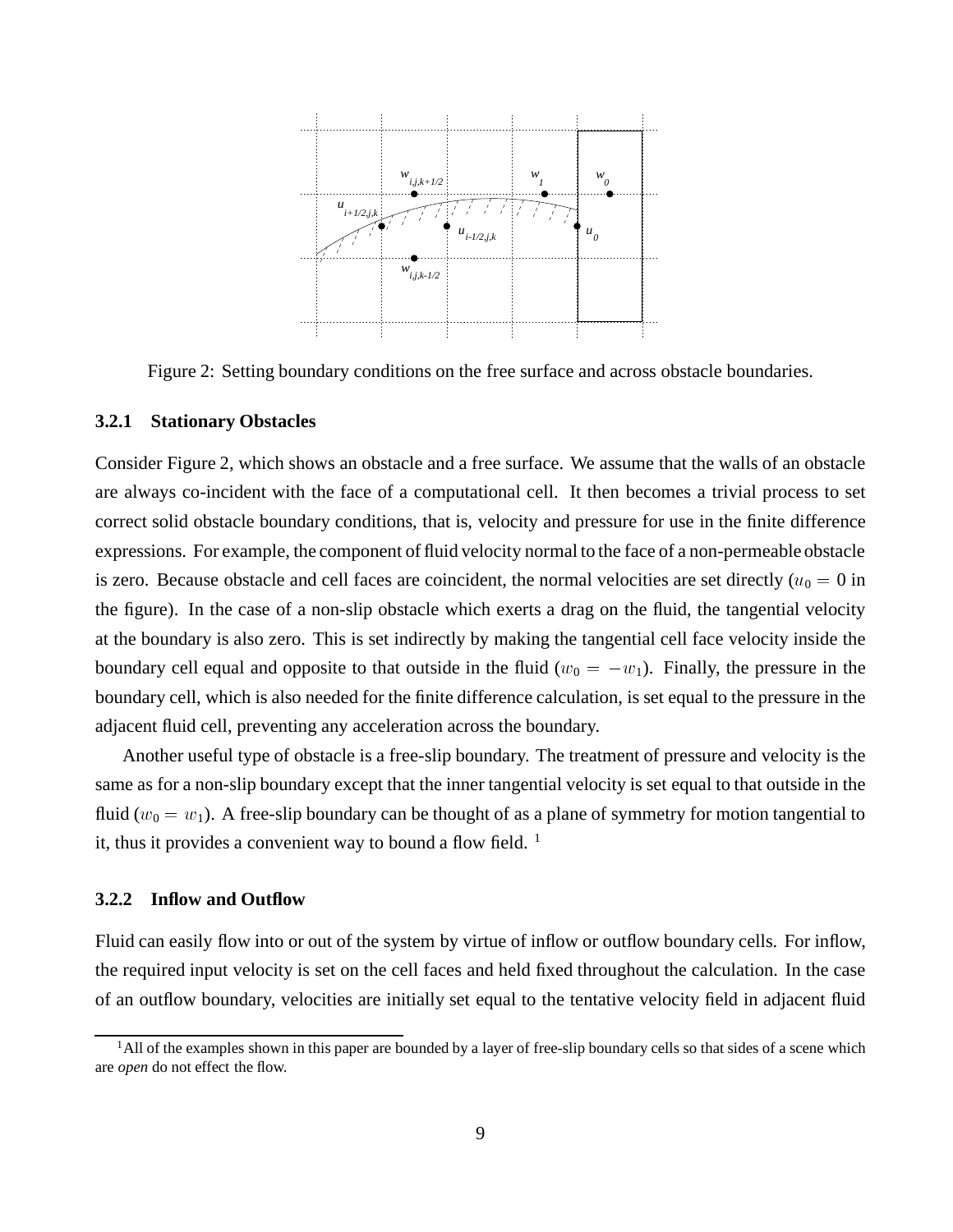cells and then allowed to relax without constraint during the pressure iteration step. This ensures that fluid can flow freely out of the system without causing any upstream artifacts.

#### **3.2.3 Free Surface**

Boundary conditions also need to be set on the free surface. When (2) is applied to a surface cell, velocities and pressures are needed from adjacent empty cells. We assume that for most applications, if the wavelength of any disturbance is longer than a few inches, forces due to surface tension will be negligible. We then relax the constraint that we need to know exactly where in a cell the surface lies. Thus, if any part of a free surface passes through a cell, that cell is labeled as a *Surface* cell, and the equation of continuity (4) is used to set boundary velocities. Consider a two dimensional surface cell which is surrounded on three sides by cells containing fluid. The velocity on the remaining surface side is set so that the divergence  $D$  of the fluid in the cell is zero. So referring to Figure 2,

$$
w_{i,j,k+1/2} = w_{i,j,k-1/2} - (\delta z/\delta x)(u_{i+1/2,j,k} - u_{i-1/2,j,k}). \tag{10}
$$

If the cell had two sides which face an empty cell, we require that  $\partial u/\partial x$  and  $\partial w/\partial z$  both vanish separately, that is that each open side velocity equals the velocity of the side of the cell opposite it. This also satisfies (4). Finally, for the case in which three sides are open, the side opposite the fluid carries the velocity of that side, while the remaining two sides follow freely the effects of the body force and do not otherwise change. A three dimensional surface cell has velocity components set in an analogous fashion, leading to 64 distinct *Empty*–*Fluid* configurations. The pressure in a surface cell is set to the applied atmospheric pressure or forcing pressure function (see Section 7.2).

## **4 Tracking fluid position**

We have described a method for solving the full Navier-Stokes equations over a finite difference mesh. From the mesh we want to generate a smooth and accurate representation of the actual fluid surface position. We also want to track the motion of such a surface over time, so that we can adjust the contents of the mesh accordingly (i.e., *Full*, *Surface*, or *Empty*). Finally, to avoid aliasing, the resolution of the surface should not be restricted by the coarse resolution of the mesh. With these goals in mind three methods of surface identification have been developed, each of which is useful for a particular class of liquid phenomena.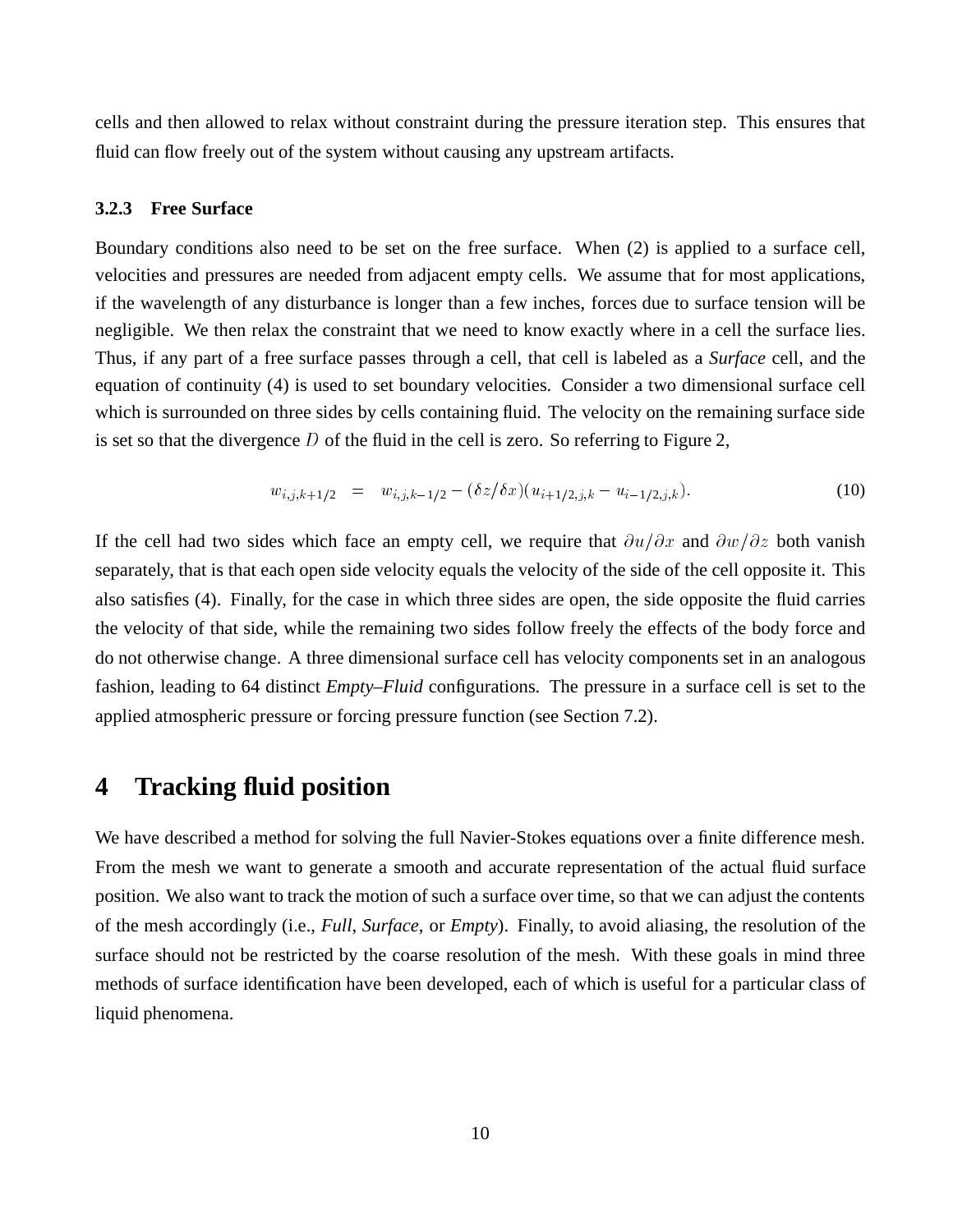

Figure 3: Area weighting interpolation scheme for determining local fluid velocity for a marker k.

### **4.1 Marker Particles**

The simplest and most functional way to track fluid position in 2D is to convect massless marker particles with local fluid velocity. In this way particles are continuously introduced at inflow boundaries and removed if they cross an outflow boundary, and can splash and flow freely. A particle's new position is found using an area weighting interpolation over the four nearest cell velocities (See Figure 3) and multiplying the resultant velocity by the current timestep. The finite difference mesh is then labeled as follows:

- A cell containing no particles is *Empty*.
- A cell containing at least one particle that is adjacent to an *Empty* cell is a *Surface* cell.
- A cell containing at least one particle that is not a *Surface* cell is a *Full* cell.

The use of marker particles can highlight the full range of internal fluid motion such as rotation and splashing at a greater resolution than the finite difference mesh. It is important to note that the particles do not represent a mass of fluid. They are used to define the position of the surface only, and have no effect on the calculation. Frames from two dimensional animations using marker particles are shown in Figure 4. Figure 4(b) shows that an initial pulse of water has struck the sides of a concrete tank and has been projected up into the air. This jet eventually overturns and crashes back down into the growing pool. Marker particles are ideal for animating violent phenomena such as overturning waves because they define the position of the fluid exactly, regardless of how complex the surface has become. Figure 4 is discussed in more detail in Section 8.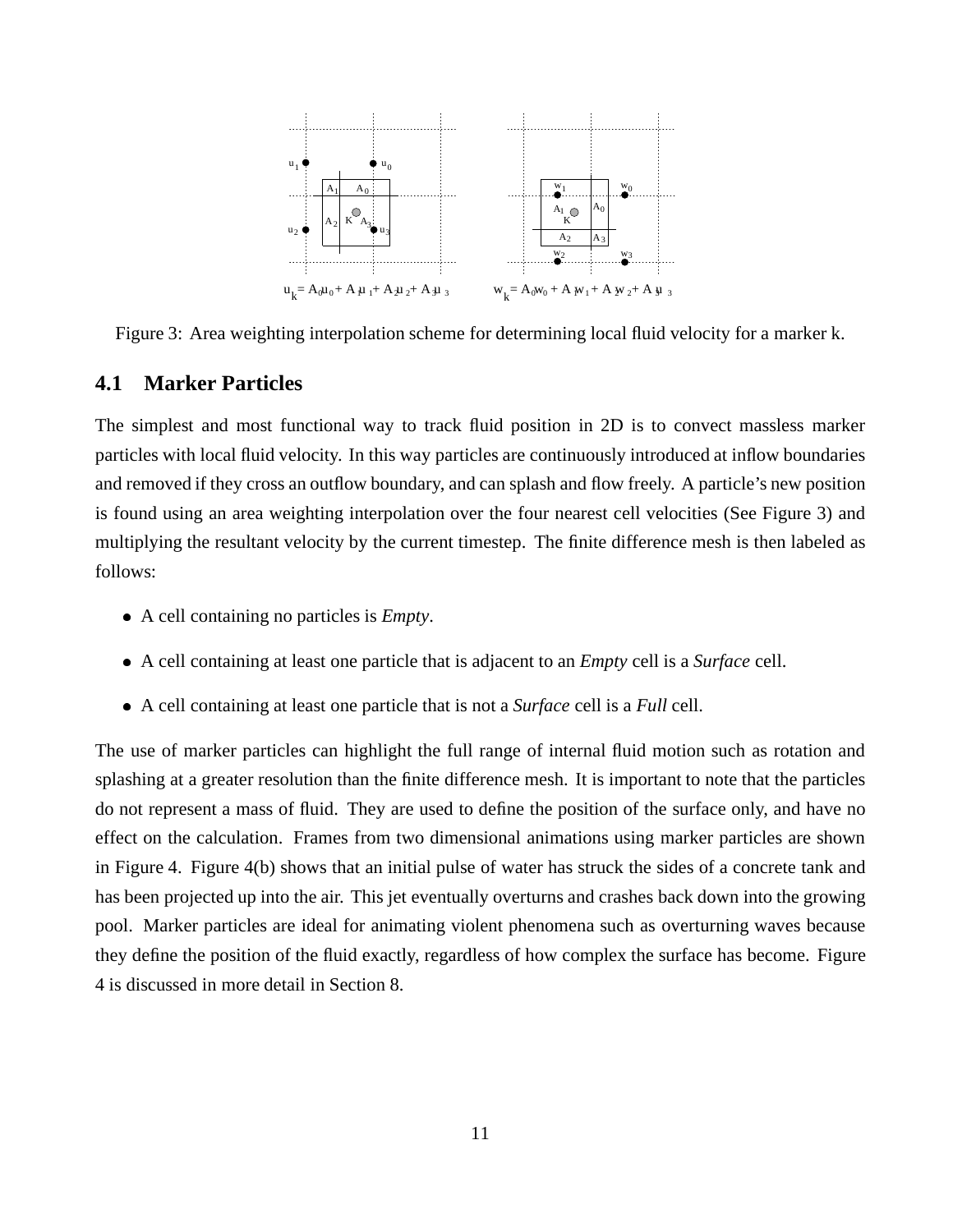

Figure 4: Frames from two dimensional animations making use of marker particles. A jet of water splashes into a concrete tank (a-d). A drop of water splashes into a shallow pool (e-h).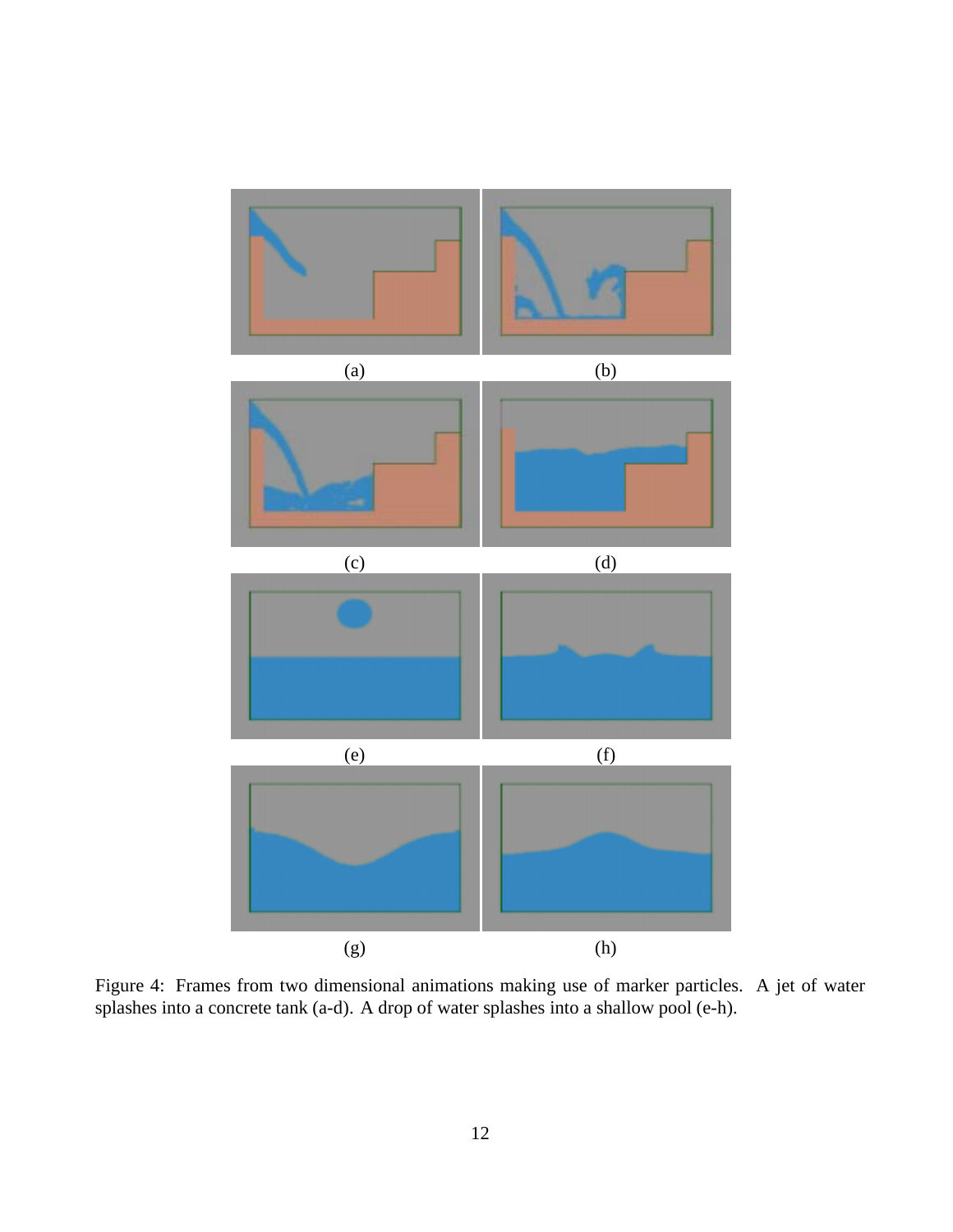

Figure 5: Region growing used to identify cell contents when using free surface particles. Initial state showing *Surface* cells S (a). After growing *Empty* cells E (b). Final state after growing *Full* cells F (c).

#### **4.2 Free Surface Particles**

Marker particles can also be used to precisely delineate any free-surfaces in a scene. Instead of appearing within every cell containing fluid, a grid of markers is placed along the boundaries between fluid and obstacles or air. This grid is convected with local velocity as before. However, the number, distribution, and connectivity of particles are allowed to change dynamically as the position of the surface changes. The rules for removing and adding particles are simple. If two particles become too close together, delete both of them and connect their neighbors. If two particles become too far apart, insert a new particle on the link between them. This ensures that the surface always remains continuous and that colliding surfaces are smoothly connected. In two dimensions this method is particularly useful because it is fast and can easily account for multiple surfaces.

Cell configuration in 2D for each cycle is determined using a region growing algorithm. Firstly, all the cells that contain a surface marker are set to *Full* and all other cells are flagged as *Unknown* (See Figure 5(a)). An *Empty* region is then grown from a cell in the mesh, usually the corner above the origin, which is known to be empty of particles at all times during the computation. Growing advances from this starting cell using a 4-connected search. In this way, any *Unknown* cells that are adjacent to an existing *Empty* cell are also set to *Empty*. When there are no more adjacent *Empty*-*Unknown* pairs (Figure 5(b)), a second region is grown by setting *Unknown* cells that are adjacent to a *Full* cell to *Full*. This process is repeated, alternating between *Empty* and *Full* regions, always growing until a boundary or *Full* cell is hit. Finally, the cells that contain the original surface markers are set to *Surface* (Figure 5(c)).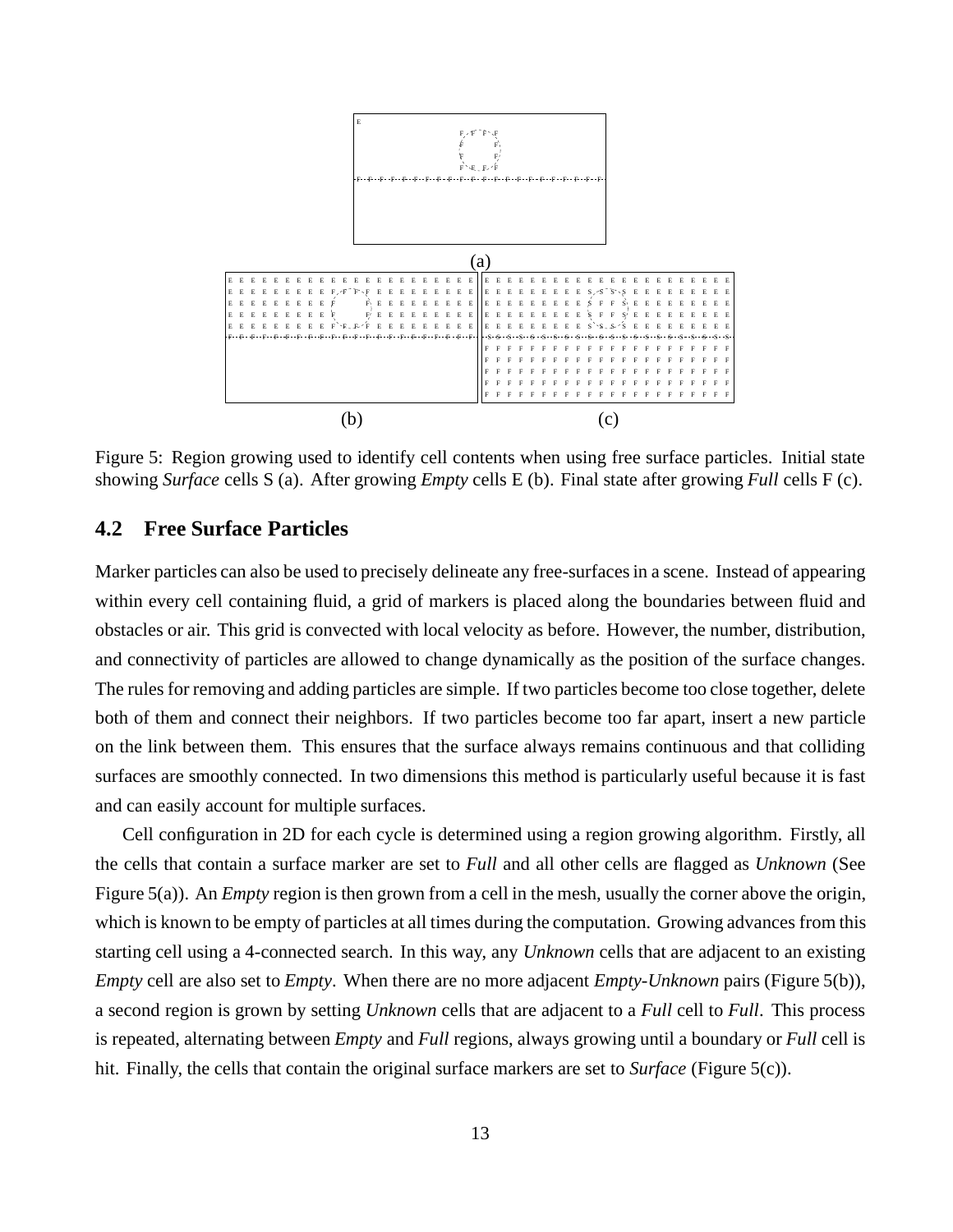### **4.3 Height Field**

Liquid in the real world often has a surface that is single valued. Examples of this are puddles, rivers, or the ocean (as long as there are no overturning waves). For such cases the position of the surface can be calculated without using marker particles because we no longer need to track the complex geometry caused by overturning. We define the surface height along the y axis, at the center of each vertical column of cells in the three-dimensional mesh. The change in local surface elevation at each timestep is determined by the local fluid velocity, that is, by the vertical component of the fluid motion plus the horizontal convection of the surface elevation from adjacent cell columns,

$$
\frac{\partial h}{\partial t} = w - u\left(\frac{\partial h}{\partial x}\right) - v\left(\frac{\partial h}{\partial y}\right),\tag{11}
$$

where  $h$  is the surface height. This equation can be approximated by a finite difference expression [11]

$$
h_{i,j}^{t+\delta t} = h_{i,j}^t + \delta t \{ \bar{w}_{i,j,k}^{t+\delta t} + \frac{(h_{i-1,j}^t - h_{i+1,j}^t)}{4\delta x} (u_{i+1/2,j,k}^{t+\delta t} + u_{i-1/2,j,k}^{t+\delta t}) + \frac{(h_{i,j-1}^t - h_{i,j+1}^t)}{4\delta y} (v_{i,j+1/2,k}^{t+\delta t} + v_{i,j-1/2,k}^{t+\delta t}) \}.
$$
\n
$$
(12)
$$

This expression is used to update the position of the height field once the velocity and pressure fields have been calculated. It is important to note that despite superficial similarities to the method used by Kass *et al.* in [7], the height field equation is very different. Here, surface elevation is driven by the underlying fluid velocity. Therefore, velocity or pressure disturbances anywhere in the fluid volume can affect the surface (see Examples). Cell configuration for the height field approach is trivial. Cells crossed by the height field are *Surface* cells while those above it are *Empty*, and those below it are *Full*.

For dramatic effects such as crashing waves or splashing, the height field can be combined with the marker particles. Whenever the vertical velocity of the surface is greater than some positive threshold, a set of particles are introduced just below the surface and the local fluid velocity is used to set their initial velocity. The particles are then removed from the Navier-Stokes calculation and affected only by gravity, wind, and air resistance. For more realism there is a small probability that airborne particles will separate over time, giving the appearance of dispersing spray. Foam is introduced whenever spray collides with the height field. Foam has a random life span proportional to the size of its parent spray particle. There is interesting discussion of topics related to the use of particle systems for fluid animation in [4, 5, 10].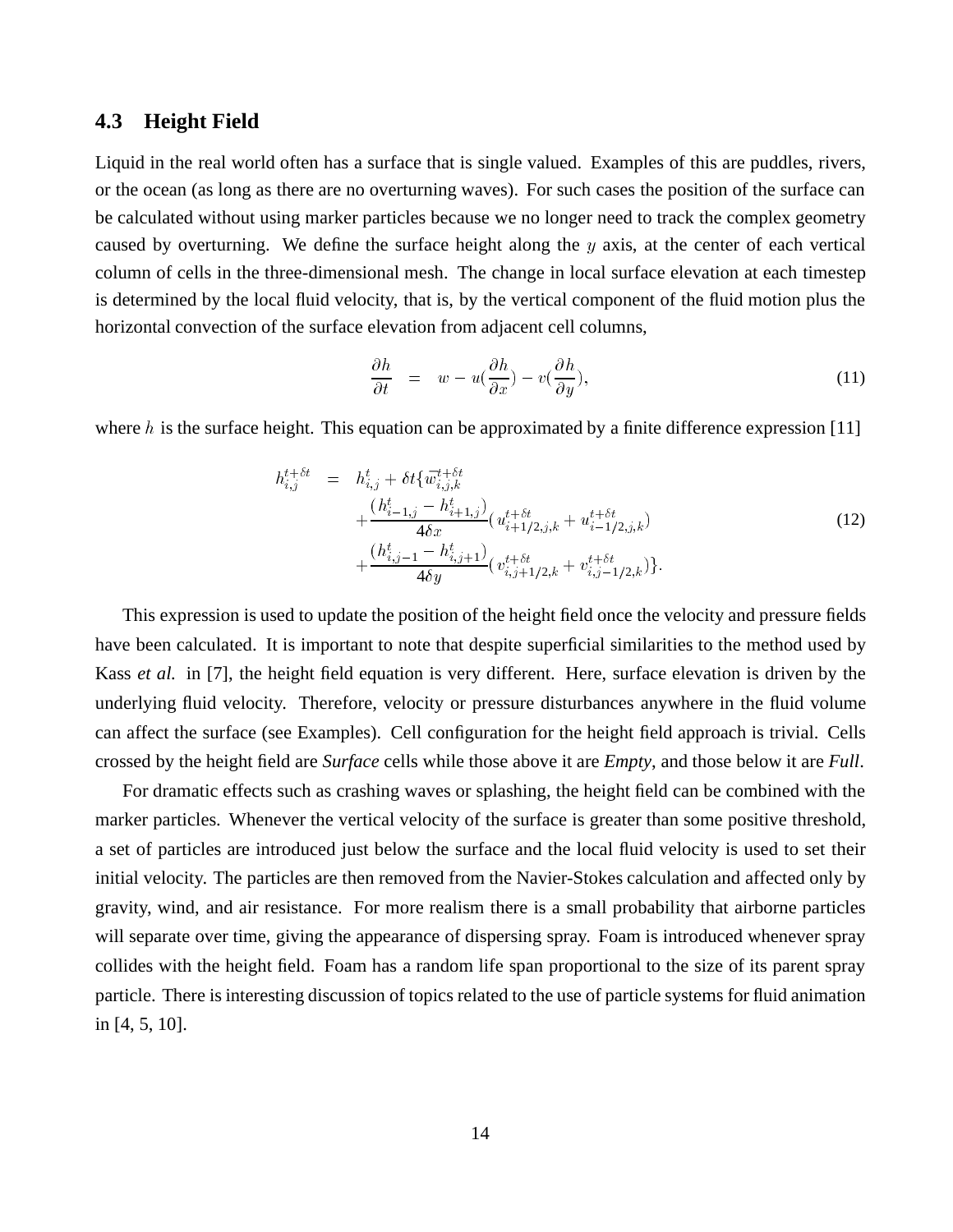## **5 Buoyancy**

Rigid dynamic objects can be included in a scene using the velocities and pressures calculated using the Navier-Stokes equations. Specifically, we assume that each rigid object is discretized and consists of a set of nodes  $n_i$ . For each model surface node  $n_i$  which is within the fluid, the force acting on this node is calculated based on the following formula

$$
\mathbf{f}_{n_i} = -\nabla p_i dV_i + m_i \mathbf{g},\tag{13}
$$

where  $dV_i$  is a volume associated with the submerged node of the object and  $\nabla p_i$  is the gradient vector of the pressure. Each component of  $\nabla p_i$  is computed in discrete form as

$$
(\nabla p_i)_{x_j} = \frac{p_{n_i} - p_{n_i, x_j}}{\delta x_j}, \qquad j = 1, 2, 3,
$$
\n(14)

where  $p_{n_i}$  is the pressure in the cell containing  $n_i$ , and  $p_{n_i,x_j}$  is the pressure in the previous cell in the  $x_j$ direction. Also, **g** is the gravitational acceleration, and  $m_i$  is the nodal mass assuming lumped masses. The total force on the object due to the fluid motion and gravity is given in discrete form by

$$
\mathbf{f}_{fluid} = \sum_{i} \mathbf{f}_{n_i}.
$$
 (15)

Based on the total force acting on each node, we compute the generalized external forces  $f_q$  (total force and torque acting on the object) as demonstrated in [9] and we compute its motion based on the Lagrange equations of motion

$$
\mathbf{M}\ddot{\mathbf{q}} + \mathbf{D}\dot{\mathbf{q}} = \mathbf{f}_q + \mathbf{g}_q, \tag{16}
$$

where **M** and **D** are the object's generalized mass and damping matrices, **q** are the model translational and rotational degrees of freedom, and  $\mathbf{g}_q$  are the generalized coriolis and centrifugal forces. The mass matrix, **M**, is derived directly from the object in question [9], and is unaffected by the fluid model. The damping matrix, **D**, also has the same form as in [9], but with the damping coefficients adjusted proportional to the relative velocity between a node,  $n_i$ , and the local fluid.

In order to handle collisions of the floating objects with static obstacles, we also apply the techniques developed in [9] for collision detection and collision force computation.

The floating objects that we used in the examples are small compared to the mesh size and therefore it is possible to make the simplifying assumption that they do not effect the water flow. Thus, they act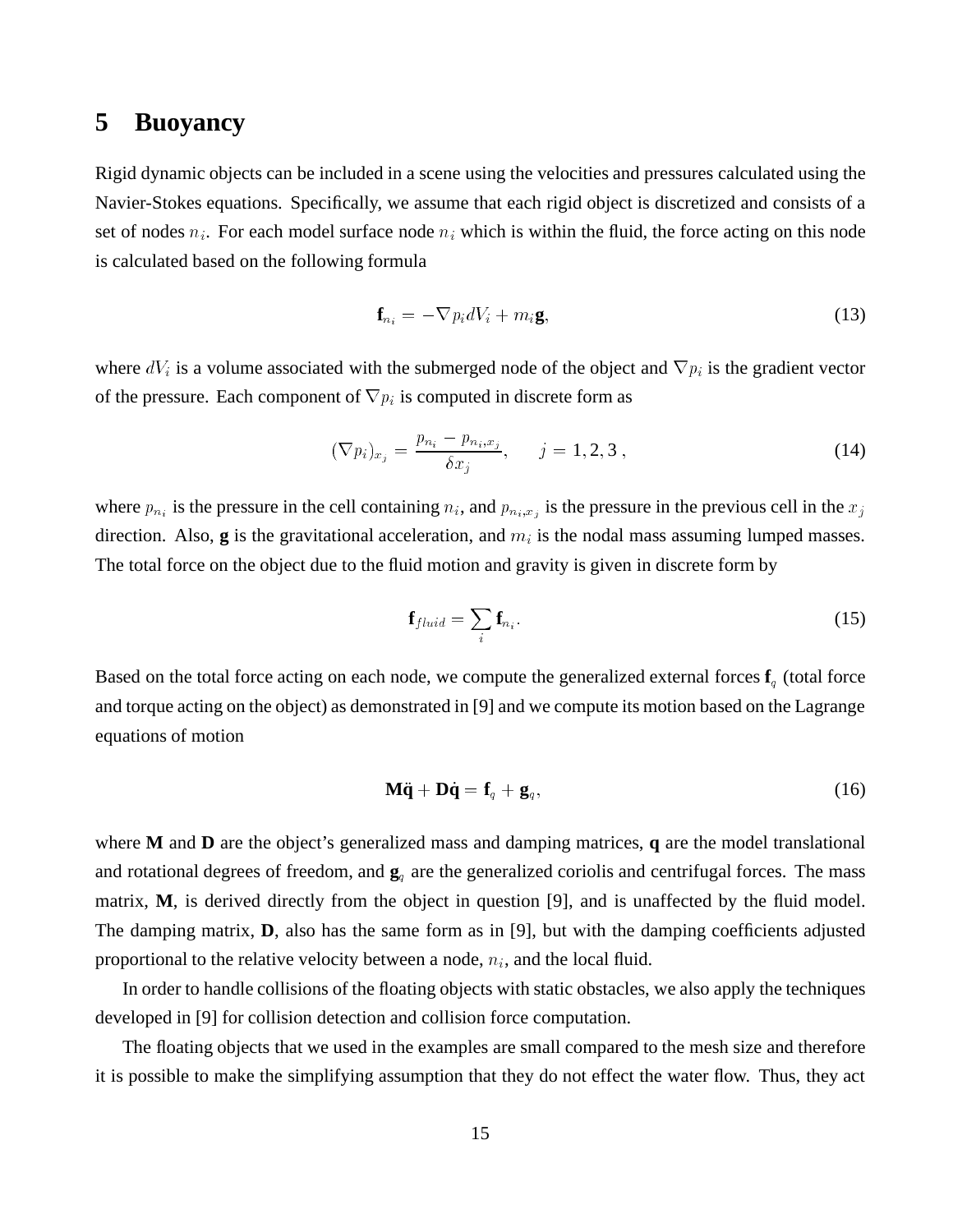like large marker particles moving and rotating according to local forces. For the objects to influence the motion of the fluid, more sophisticated techniques need to be employed.

## **6 Summary of the Navier-Stokes Algorithm**

The complete algorithm for solving the Navier-Stokes equations and tracking the fluid surface can be summarized in the following steps;

- 1. Define obstacles and starting fluid configuration, and place dynamic objects.
- 2. Set initial pressure and velocity conditions.
- 3. Determine cell contents depending on the method used to track the surface.
- 4. Set up boundary conditions for the free surface and obstacle cells.
- 5. Compute  $\tilde{u}, \tilde{v}, \tilde{w}$  for all *Full* cells.
- 6. Perform the pressure iteration for all *Full* cells.
- 7. Recalculate boundary velocities for *Surface* cells.
- 8. Update the position of the surface and objects.
- 9. Go to step 3.

# **7 Control**

An important part of the animation process is specifying how objects in a scene will move. Doing this for a fluid surface is difficult because the governing equations (1) are strongly coupled and non-linear. Large scale behavior of the system can be controlled by altering various constants such as gravity and viscosity, but it is difficult to specify a motion then solve backwards to find the correct boundary conditions to cause it. However, there are two places in our algorithm where coercion can be applied to the fluid. These can easily be exploited to yield effective methods for controlling the fluid surface.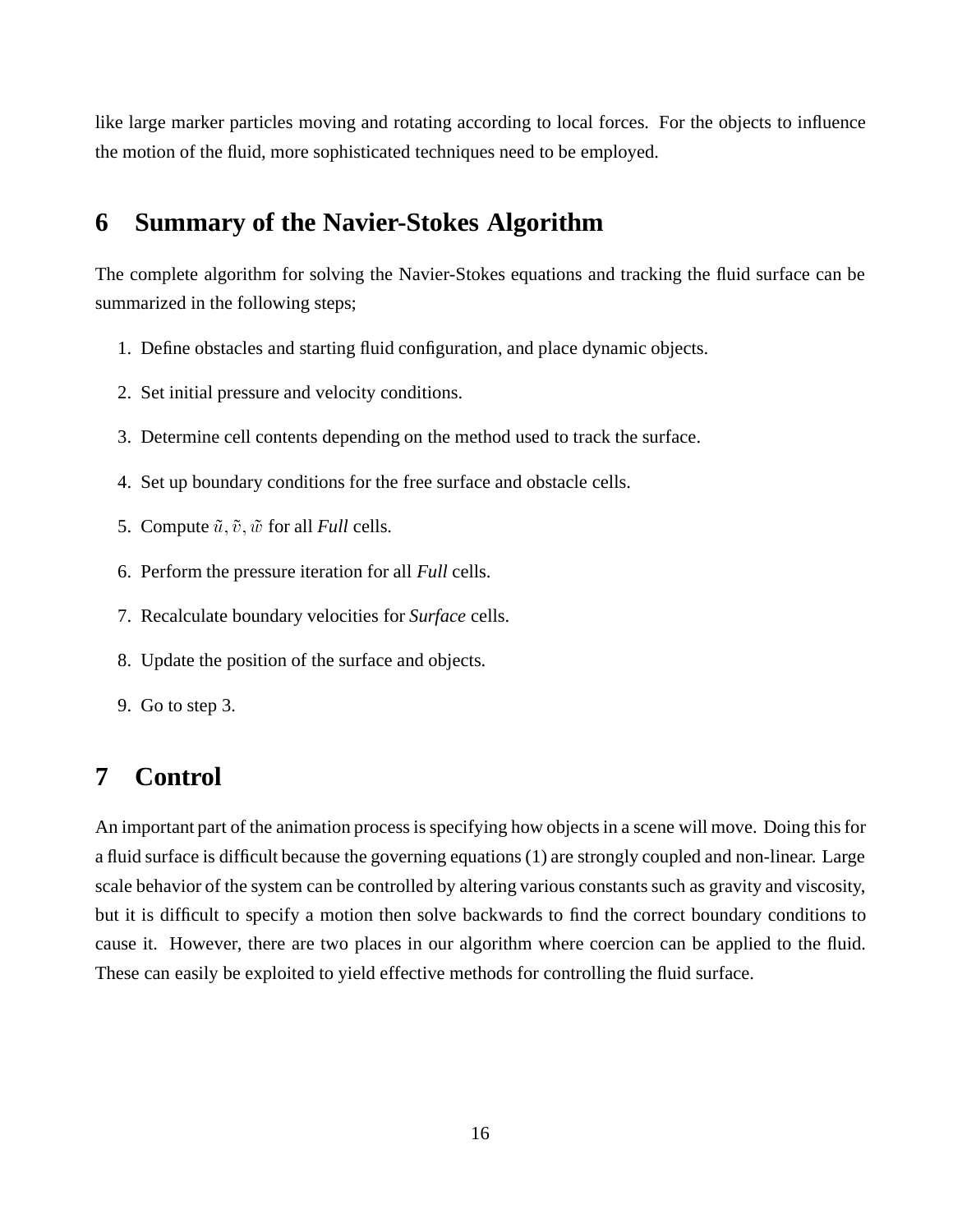#### **7.1 Inflow and outflow velocities**

A time dependent function can be used to determine the rate at which fluid is pumped into a scene or the rate at which it is allowed to exit, producing a variety of effects. For example, a broken dam initially generates a high input rate, but tails off exponentially as the water level drops. Also, for animating a river scene, a varying inflow and outflow rate will simulate different classes (speed, turbulence) of water flow without requiring any changes to the environment model.

### **7.2 Surface pressure history**

Perhaps the most natural way to specify surface behavior is to model nature. As wind blows across a liquid surface, small, low pressure vortices induce a local change in surface elevation. This in turn, disturbs the airflow over the surface, changing the pressure. Gravity then provides a restoration force for the initial perturbation which results in oscillation. Thus, over time, the process is amplified and a wind driven wave is born. A similar effect can be achieved in a shorter time by applying a forcing pressure history to the free surface during the Navier-Stokes computation. This may be constant, time dependent, or depend on the present height of the surface. For example, in two dimensions, interesting waves can be developed using the forcing function

$$
p_{applied}(z) = \frac{A + B\cos(Cz - \omega t)}{\delta t},\tag{17}
$$

where  $p_{applied}$  is the pressure within a *Surface* cell,  $A/\delta t$  is the mean pressure, and B and C are constants derived from the desired wave motion. From Figure 6, if  $2L$  is the wavelength of the oscillation and D is the mean depth of the fluid, then,

$$
B = a \sqrt{-\frac{gD}{C}},\tag{18}
$$

and

$$
C = \frac{\pi}{L},\tag{19}
$$

where  $\alpha$  is the wave amplitude, and  $\alpha$  is gravity. Such a function is used to set the applied pressure boundary condition on the free surface (See section 3.2.3).

## **8 Examples**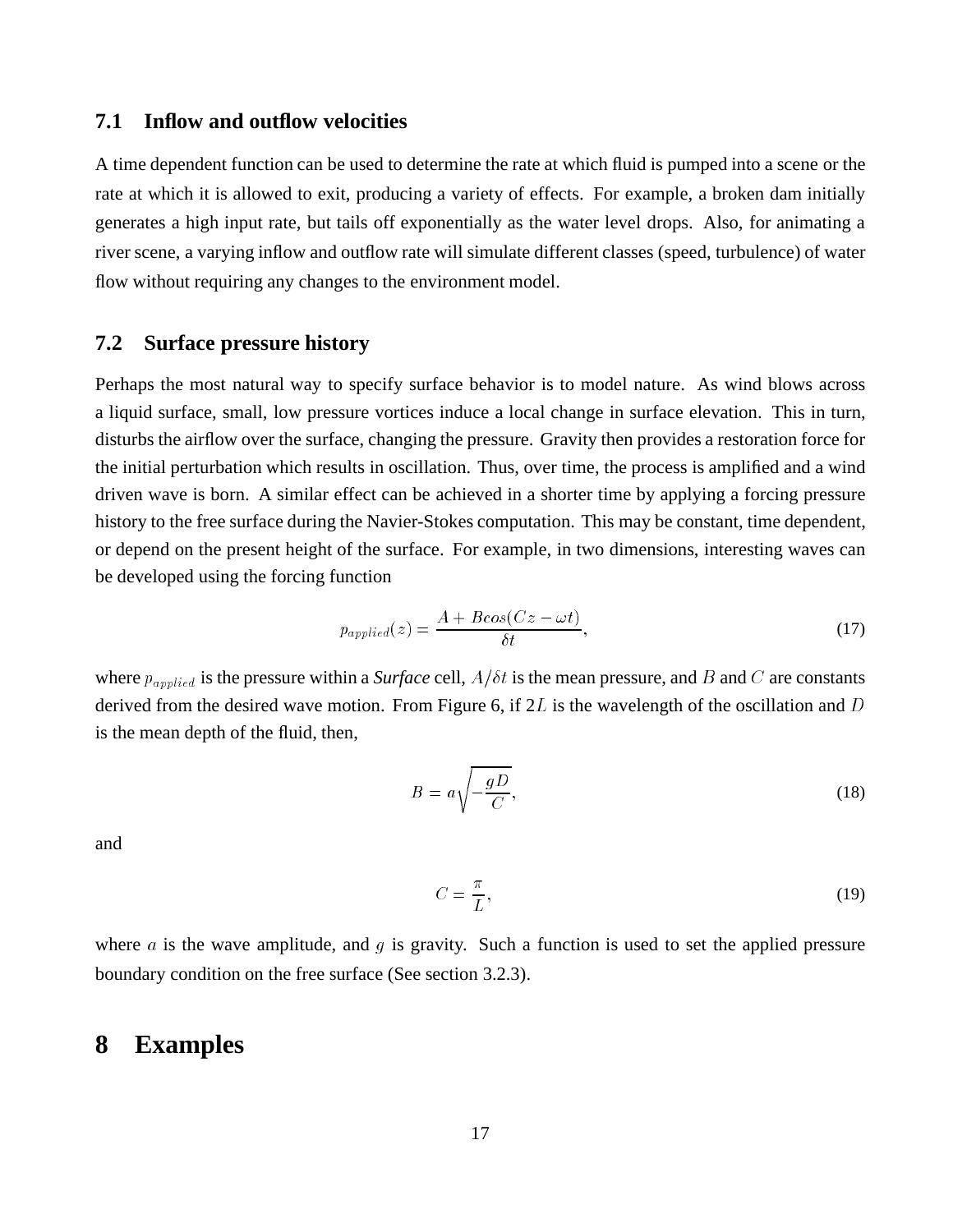

Figure 6: Deriving constants for an applied pressure function.



Figure 7: Starting configuration for 2D marble soup animation.

We present a number of examples to show different aspects of the system described in this paper. Running times are given for a Silicon Graphics Crimson R4000. They do not vary linearly with the size of each problem because other factors, such as the total number of *Full* cells present, or the speed of the flow, make a larger contribution to the amount of CPU time required.

The first example (Figure 4(a-d)), is a two dimensional animation of a water jet splashing into a concrete tank. The water motion was calculated over a 30x40 grid of cells, and marker particles were used to delineate fluid position. Two input rates were specified; water inflow and particle inflow. The jet had a velocity of 0.8  $ms^{-1}$  and new particles were introduced at the inflow boundary at a rate of 500 particles per second. It is important to note that the only overhead associated with the marker particles is the cost of moving and displaying them. A relatively sparse distribution of particles was used in this case to clearly show that the model can account for colliding surfaces, overturning waves, and arbitrary splashing. A later frame from the animation shows that after the jet is turned off the vortices in the tank slow down and the surface starts to settle (Figure 4(d)). This animation ran for 4500 iterations in just over sixteen minutes. The same grid size (30x40) was used again to animate a splashing drop (Figure 4(e-h)). Figures 4(e) and (f) show the starting configuration of the drop and its initial impact with the surface. The waves caused by the collision travel out to the sides of the pool (Figure 4  $(g)$ ), and are reflected back to give the characteristic fluid rebound at the epicenter of the splash. Particle density was set at 25 per cell. This animation ran for 2800 iterations in twelve minutes, slightly slower than the water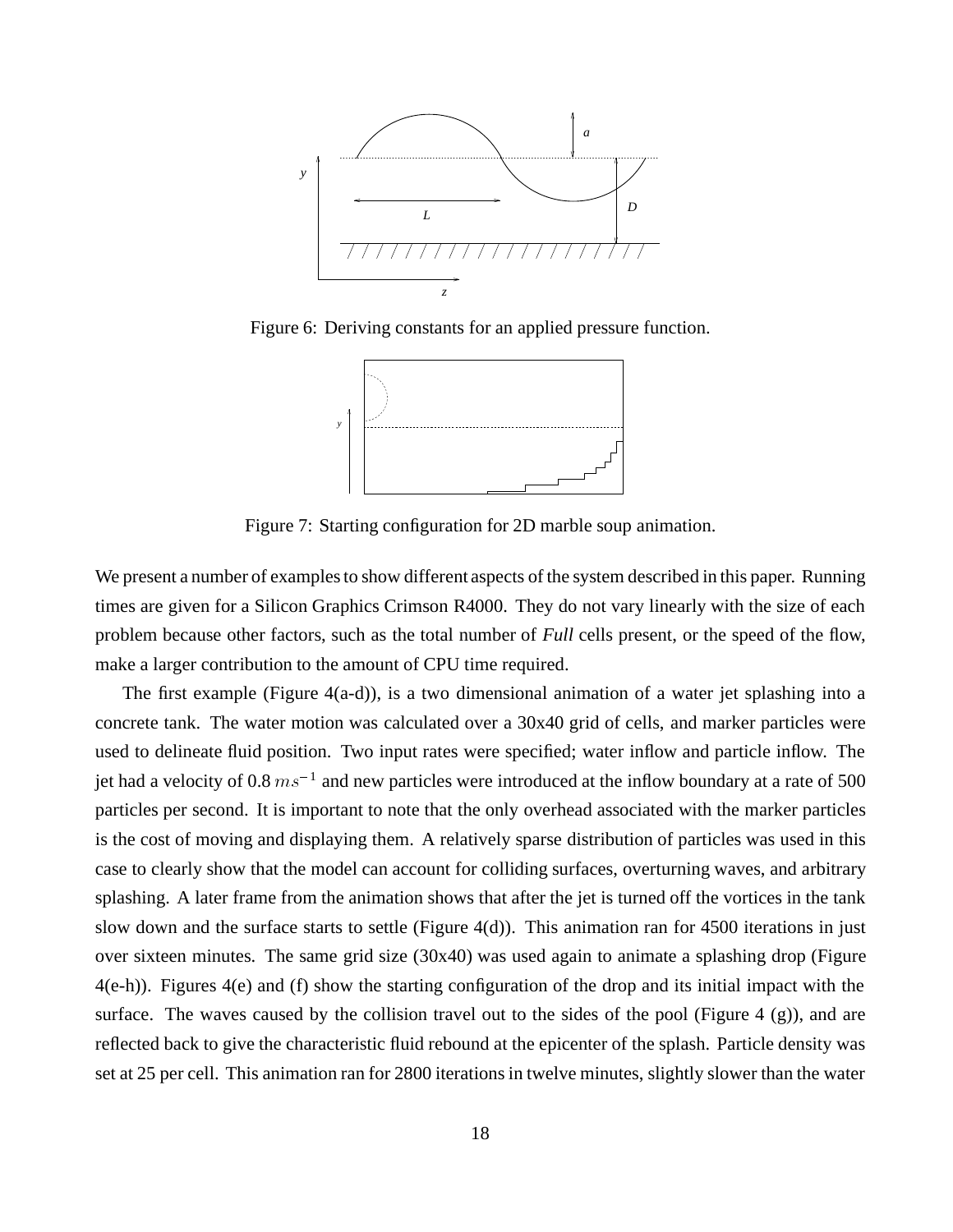

Figure 8: Calculation environment for the Moonlight Cove.

jet example above because the average number of *Full* cells per iteration was higher.

If the scene geometry is rotationally symmetric, computationally cheap two dimensional calculations can be made using linked chains of markers. The resulting profiles can then be used to define a surface of revolution. While this method is not a physically accurate way of generating three dimensional motion, it does give some simple effects which are good enough for graphics applications. Figure 9 shows two frames from an animation of a rigid marble dropping into a bowl of thick soup. The actual calculation was performed in two dimensions by setting the  $z$  axis resolution to 1. The curved side of the bowl was approximated as a series of steps, and a semicircular drop of liquid was aligned along the  $y$  axis (see Figure 7) to represent the marble. The drop was given an initial velocity of -0.2  $ms^{-1}$ , and the viscosity of the soup was set relatively high (0:003). Two chains of particles were used to represent the free surfaces in the scene, 50 for the drop and 150 for the soup. The calculation was run for two thousand iterations at a resolution of 15x30x1 taking twelve minutes. The scene was rendered directly from the positions of the markers. Each chain was used to define the profile of a surface of revolution, which was smoothed using a series of bicubic splines. Finally, the marble and other objects were added, and the whole scene rendered using Pixar's PhotoRealistic RenderMan [16]. The liquid surface was colored using a straightforward environment map, taking account of Fresnels's law [2] to calculate the fraction of light reflected toward the camera, or transmitted to the bottom of the bowl.

The soup example clearly shows some of the advantages of our model. The liquid drop for the calculation is the same size as the marble object, so after impact the mean surface level has risen correctly. Also, the coupling between pressure and velocity develops as a non-linear oscillation which continues long after the wave due to the collision has subsided. Previous computer graphics fluid models would have accounted for the surface wave, but not for the accompanying pressure wave which is responsible for most of the final motion.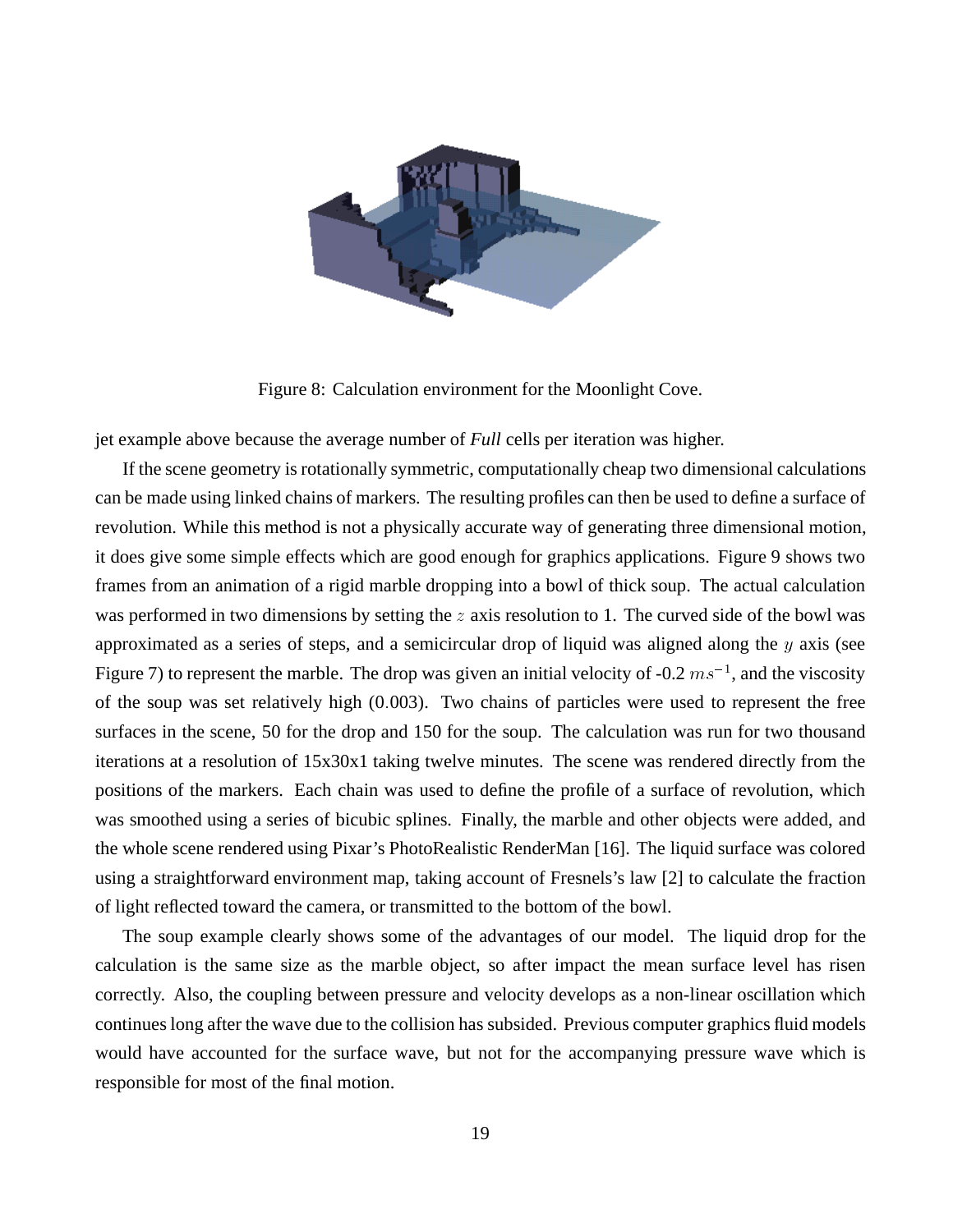The first full 3D example is an animation titled *Moonlight Cove* (Figure 10). A 50x15x40 mesh was used to finely resolve the effect of two large ocean waves crashing into a shallow cove. Submerged rocks, and an irregular sea bottom, focus the waves into the center of the cove, causing a number of interesting features on the water surface. The wave becomes steeper as the water depth decreases, and eddies and pressure waves appear to the left of, and behind the initial obstacle (Figure 10(b)).

Setting up the scene was straightforward and proceeded in two stages. First, a voxel based editor was used to define the initial distribution of rocks and water (Figure 8). The last plane of cells opposite the cove were then designated as inflow cells, with inflow velocity defined as

$$
u = u + a\omega^2 \cos \omega t, \tag{20}
$$

where a was the desired wave amplitude and  $\omega$  the desired wave frequency. The calculation was run for  $2/\omega$  seconds, then the inflow cells were changed to outflow and water allowed to leave the system at its natural rate. This approach resulted in two full waves while allowing the added water volume to flow back out of the scene once the waves had been reflected. The animation took two and a half hours to complete and ran for 20,000 iterations.

RenderMan was also used to render this example. Two spline meshes were used; one generated from the surface height field, and another from the distribution of boundary cells. The water surface was rendered as a glass-like object with small disturbances generated using the long crested wave model suggested in [14]. Detail in the rocks was provided using a displacement map and suitable noise function on the spline surface.

A second 3D example is shown in Figure 11. A pressure wave caused by an opening sluice gate is forced along a channel. The wave travels over a submerged pyramid, is reflected through ninety degrees, and finally crashes over a semi-submerged rock. The importance of calculating pressure and velocity throughout the whole volume is clear from the pictures. Figure 11(a) shows the trailing wave that builds up behind the submerged obstacle as water flows around it. This trailing wave survives until the original wave crashes over the semi-submerged obstacle (Figure  $11(b)$ ) and flows out of the system. The mean water level has also risen because of the inflow from the sluice gate. This example was calculated over a 40x12x40 grid, took an hour to compute, and ran for 8,000 iterations. For speed, standard Silicon Graphics hardware routines were used for rendering in this case.

The frames in Figure 12 show screen shots from an animation involving buoyant objects. Water flows into a closed container carrying soda cans along with it. When the flow is turned off, the cans gather at the far corner of the container because the walls in this example were set as non-slip so the tangential fluid velocity is zero. This simulates the effect that objects tend to gather in stagnant parts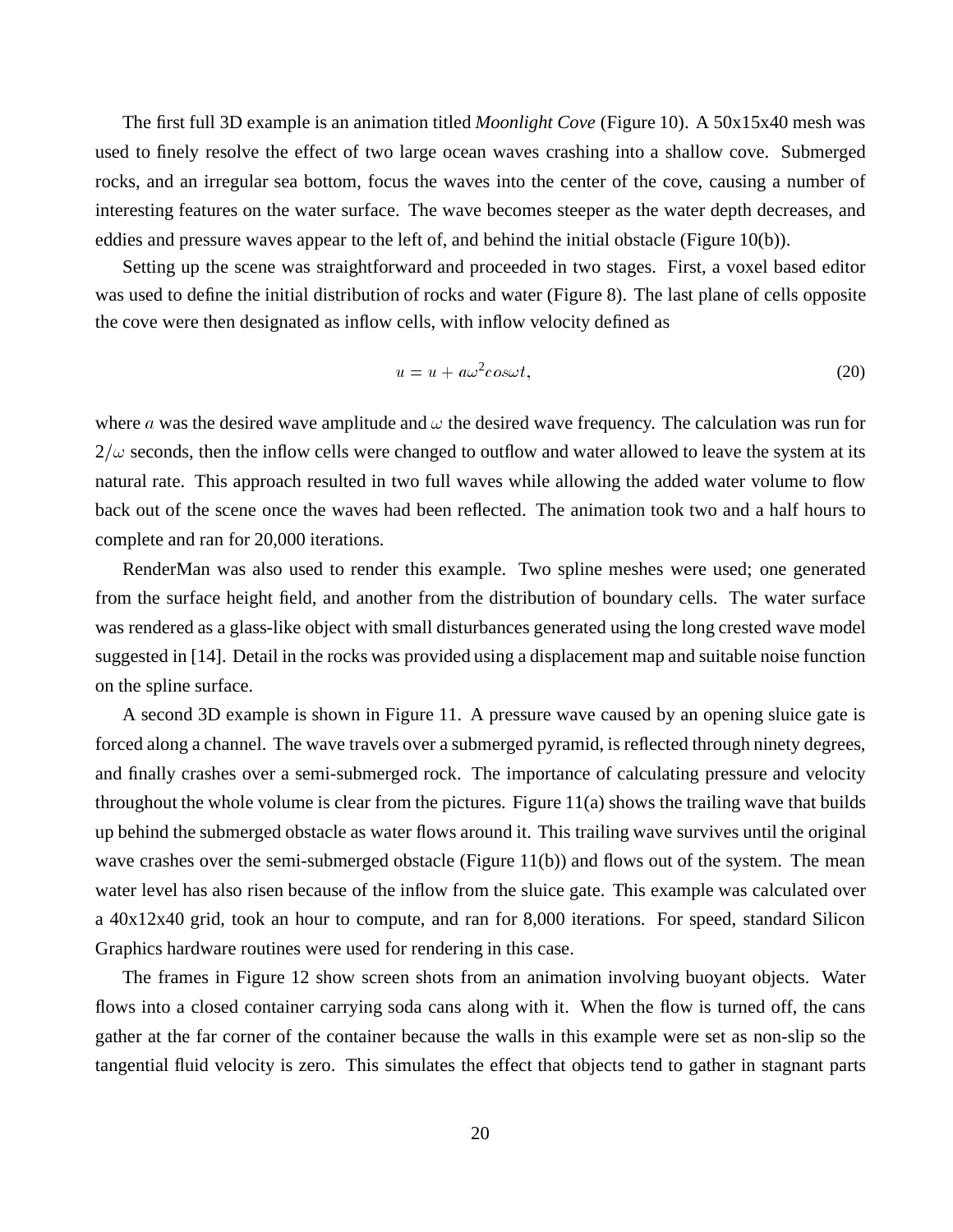of a flow. The water motion was precomputed in thirty minutes over a 30x10x20 grid. The soda cans were added later using an interactive editor which takes a precomputed velocity and pressure field, and calculates the forces on an object within the mesh. In this way, many different shapes and sizes of object can be experimented with, without having to re-do the fluid calculation.

# **9 Conclusions**

We have presented a comprehensive method for animating liquid phenomena. A direct simulation technique is used to solve the Navier-Stokes equations in two or three dimensions yielding a range of behavior unavailable with previous computer graphics fluids models. The method does come with a computational cost, which, like other volumetric techniques, scales proportional to the fourth power of the spatial resolution. However, by careful discretization of the environment, the most expensive part of the computation can be made at a low resolution. Detail generation is then achieved by directly calculating the position of a height field representing the fluid surface, or tracking the changing connectivity of surface marker particles convected with local fluid velocity. The model allows for some novel control techniques that can be used to generate a variety of interesting effects, and is suitable as a front end to many of the more inspiring water rendering algorithms available.

# **References**

- [1] Chen, J., and Lobo, N., (1995) "Toward Interactive-Rate Simulation of Fluids with Moving Obstacles Using Navier-Stokes Equations," Graphical Models and Image Processing, March 1995, pp. 107–116.
- [2] Cook, R., and Torrance, K., (1982) "A Reflectance Model for Computer Graphics," ACM Transactions on Graphics,  $1(1)$ , pp. 7–24.
- [3] Fletcher, C.A.J., (1990) *Computational Techniques for Fluid Dynamics*, Springer Verlag, Sydney, 1990.
- [4] Fournier, A. and Reeves, W., (1986) "A Simple Model of Ocean Waves," Proceedings of SIG-GRAPH '86, in Computer Graphics, 20(3), pp. 75–84.
- [5] Goss, M.E., (1990) "A Real-time Particle System for Display of Ship Wakes," IEEE Computer Graphics and Applications, 10(3), pp. 30-35.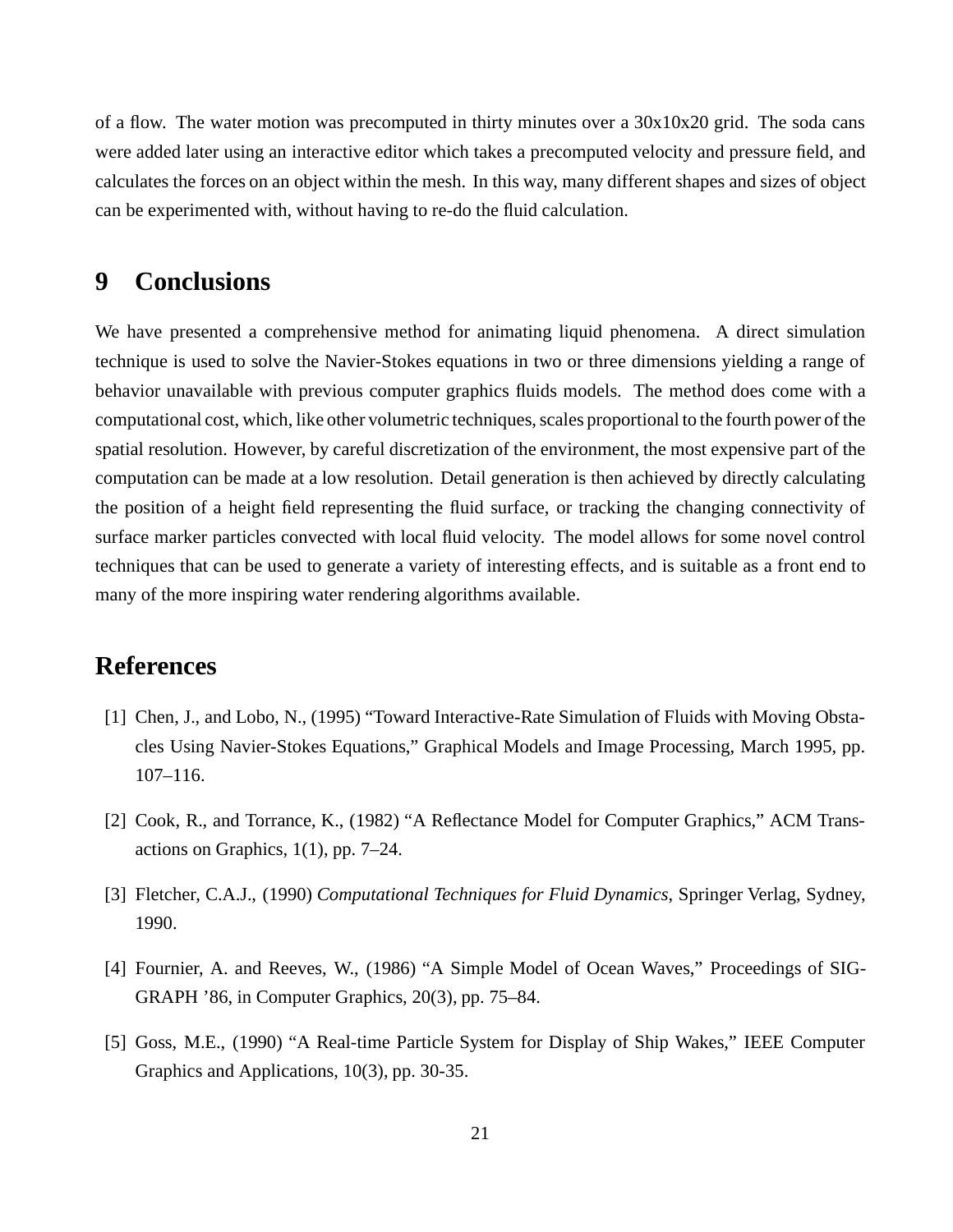- [6] Harlow, F.H., and Welch, J.E., (1965) "Numerical Calculation of Time-Dependent Viscous Incompressible Flow," Phys. Fluids, 8, pp. 2182–2189.
- [7] Kass, M., and Miller, G., (1990) "Rapid, stable fluid dynamics for computer graphics," Proceedings of SIGGRAPH '90, in Computer Graphics, 24(3), pp. 49–57.
- [8] Max, N., (1981) "Vectorized procedural models for natural terrain: Waves and islands in the sunset," Proceedings of SIGGRAPH '81, in Computer Graphics, 15(3), pp. 317–324.
- [9] Metaxas, D., and Terzopoulos, D., (1992) "Dynamic Deformation of Solid Primitives with Constraints," Proceedings of SIGGRAPH '92, in Computer Graphics, 26(3), pp. 309–312.
- [10] Miller, G., and Pearce, A., (1989) "Globular Dynamics: A Connected Particle System for Animating Viscous Fluids," Computers and Graphics, 13(3), 1989, pp. 305–309.
- [11] Nichols, B.D., (1973) "Calculating Three Dimensional Free Surface Flows in the Vicinity of Submerged and Exposed Structures", J. Comp. Phys., 12, pp. 234–245.
- [12] Nishita, T., and Nakamae, E., (1994) "Method of Displaying Optical Effects Within Water: Using the Accumulation Buffer," Proceedings of SIGGRAPH '94, (July 1994), pp. 24–29.
- [13] Peachy, D., (1986) "Modeling Waves and Surf," Proceedings of SIGGRAPH '86, in Computer Graphics, 20(3), pp. 65–74.
- [14] Schachter, B., (1980) "Long crested wave models," Computer Graphics and Image Processing, 12, (February 1980) , pp. 187–201.
- [15] Ts'o, P., and Barsky, B., (1987) "Modeling and rendering waves: Wave-Tracing using Beta-Splines and Reflective and Refractive Texture Mapping," ACM Transactions on Graphics, 6(3), pp. 191– 214.
- [16] Upstill, S., (1990) *The RenderMan Companion*, Addison Wesley, New York, 1990.
- [17] Watt, M., (1990) "Light-Water Interaction using Backward Beam Tracing," Proceedings of SIG-GRAPH '90, in Computer Graphics 24, pp. 377–385.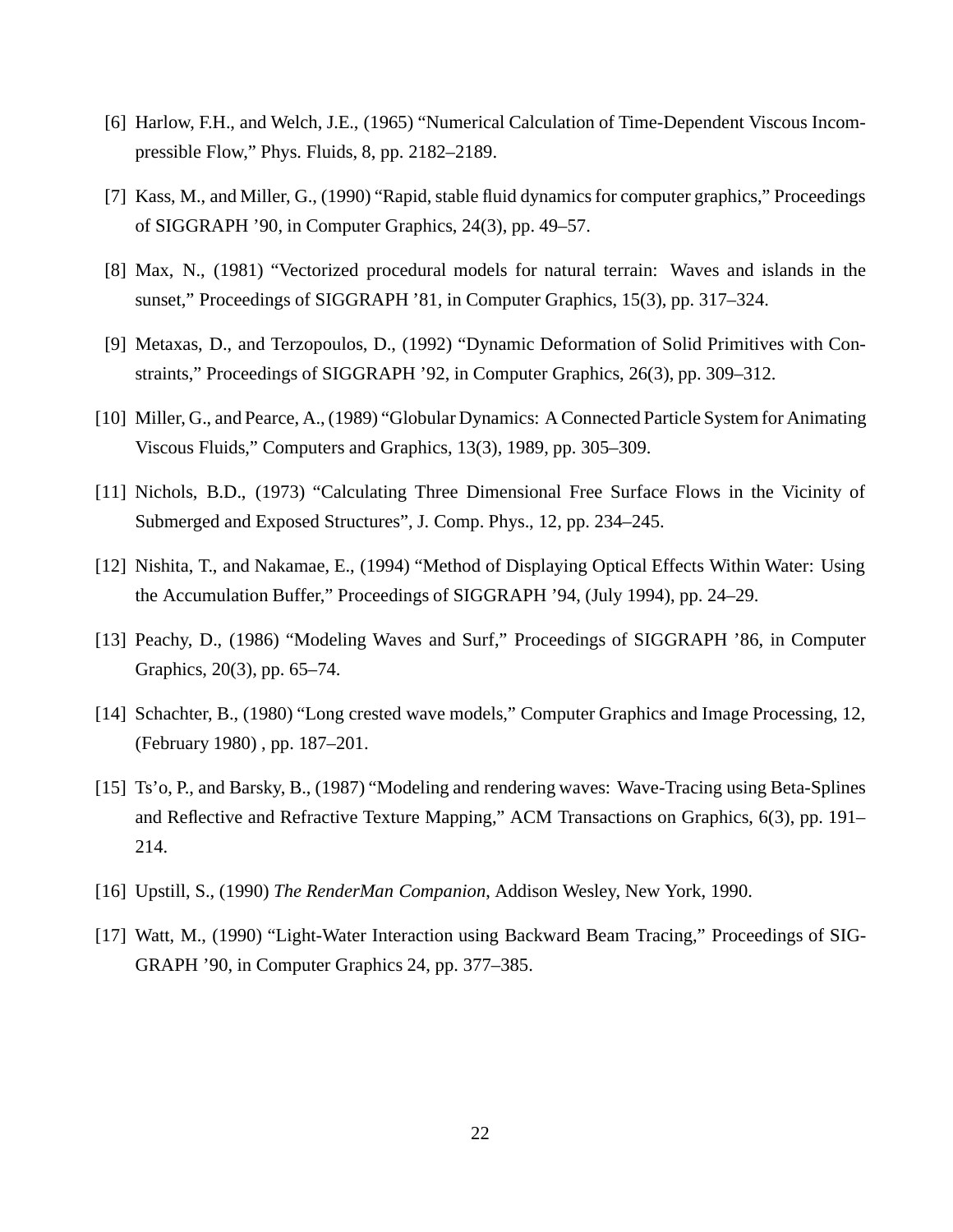

Figure 9: A marble dropping into a bowl of thick soup. Initial collision (a). Oscillation due to coupling between pressure and velocity (b).



Figure 10: Moonlight Cove. Two ocean waves crash into a shallow cove. Pressure and velocity effects throughout the water volume manifest themselves at the surface (a,b).



Figure 11: A pressure wave travels over a submerged obstacle (a), is reflected by ninety degrees and crashes over a semi-submerged rock (b).